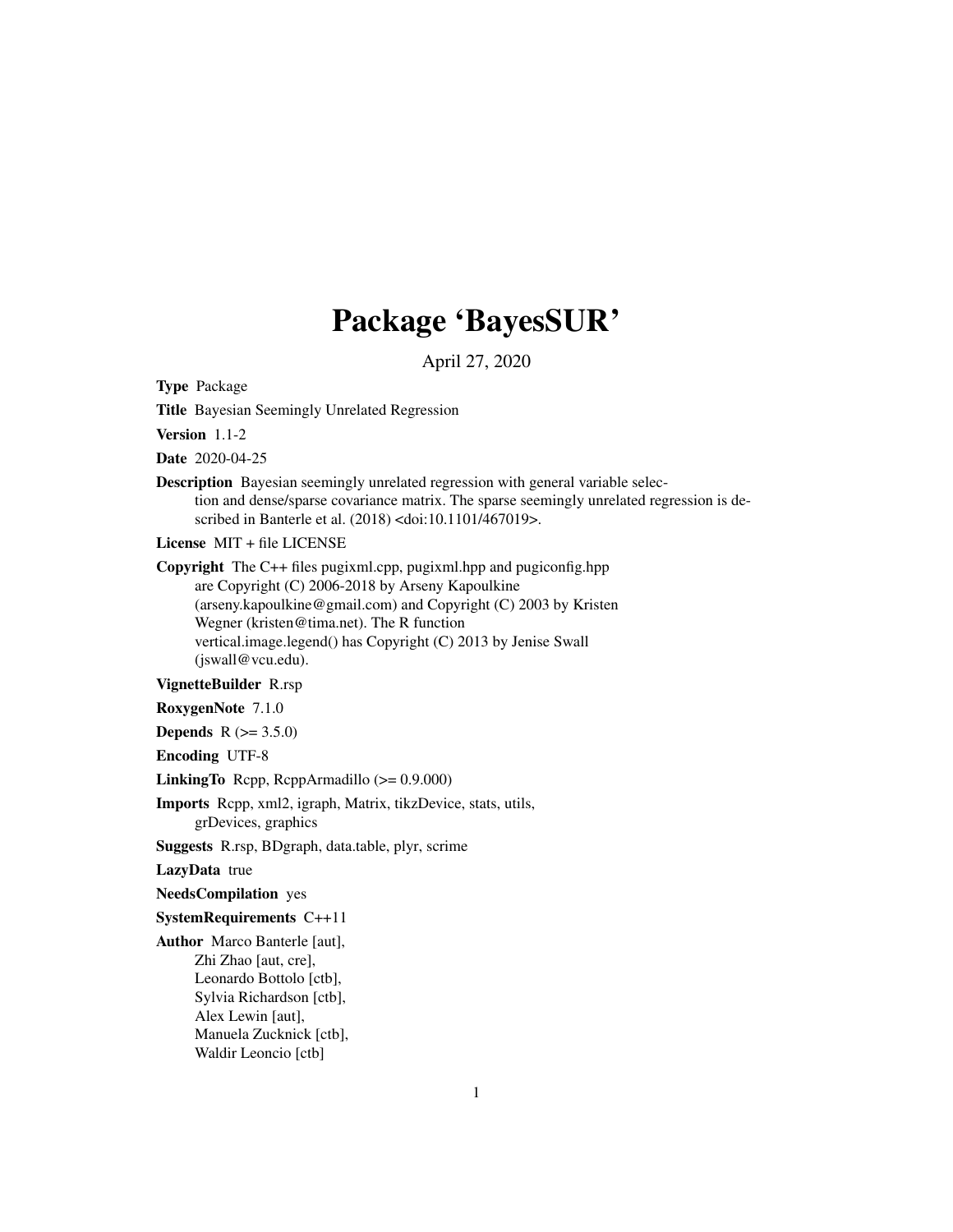<span id="page-1-0"></span>Maintainer Zhi Zhao <zhi.zhao@medisin.uio.no> Repository CRAN Date/Publication 2020-04-27 14:00:18 UTC

# R topics documented:

| Index | 39 |
|-------|----|

BayesSUR *main function of the package*

# Description

Main function of the package. Fits a range of models introduced in the package vignette BayesSUR.pdf. Returns an object of S3 class BayesSUR. There are three options for the prior on the residual covariance matrix (i.e., independent inverse-Gamma, inverse-Wishart and hyper-inverse Wishart) and three options for the prior on the latent indicator variable (i.e., independent Bernoulli, hotspot and Markov random field). So there are nine models in total. See details for their combinations.

```
BayesSUR(
 Y,
 X,
 X_0 = NULL,data = NULL,
```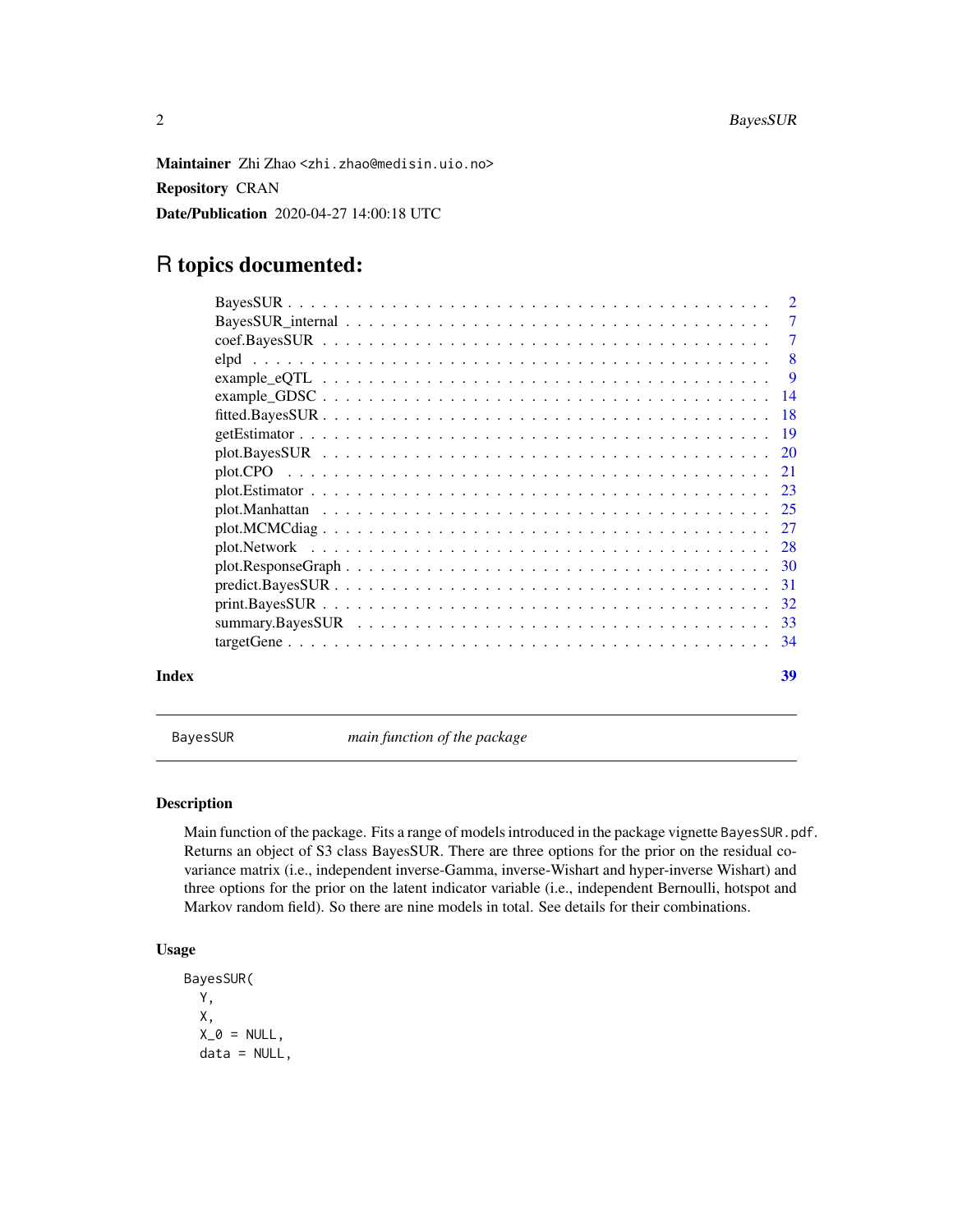# BayesSUR 3

```
outFilePath = "",
nIter = 10000,
burnin = 5000,
nChains = 2,
covariancePrior = "HIW",
gammaPrior = "",betaPrior = "independent",
gammaSampler = "bandit",
gammaInit = "MLE",
mrfG = NULL,standardize = TRUE,
standardize.response = TRUE,
maxThreads = 2,
output_gamma = TRUE,
output_beta = TRUE,
output_G = TRUE,output_sigmaRho = TRUE,
output_pi = TRUE,
output_tail = TRUE,
output_model_size = TRUE,
output_model_visit = FALSE,
output_CPO = FALSE,
output_Y = TRUE,output_X = TRUE,hyperpar = list(),
tmpFolder = "tmp/"
```

```
\mathcal{L}
```
#### Arguments

| $Y, X, X_0$     | vectors of indexes (with respect to the data matrix) for the outcomes, the covari-<br>ates to select and the fixed covariates respectively if data is either a path to a file<br>or a matrix; if the 'data' argument is not provided, these needs to be matrices<br>containing the data instead. |
|-----------------|--------------------------------------------------------------------------------------------------------------------------------------------------------------------------------------------------------------------------------------------------------------------------------------------------|
| data            | a data frame if using formula. If not using formula, it is either a matrix/dataframe<br>or the path to (a plain text) data file with variables on the columns and observa-<br>tions on the rows                                                                                                  |
| outFilePath     | path to where the output files are to be written. The default path is the currect<br>working directory.                                                                                                                                                                                          |
| nIter           | number of iterations for the MCMC procedure.                                                                                                                                                                                                                                                     |
| burnin          | number of iterations (or fraction of iterations) to discard at the start of the chain.<br>Default is 0.                                                                                                                                                                                          |
| nChains         | number of parallel chains to run.                                                                                                                                                                                                                                                                |
| covariancePrior |                                                                                                                                                                                                                                                                                                  |
|                 | string indicating the prior for the covariance \$C\$; it has to be either "HIW"<br>for the hyper-inverse-Wishar (which will result in a sparse covariance matrix),<br>"IW" for the inverse-Wishart prior (dense covariance) or "IG" for independent                                              |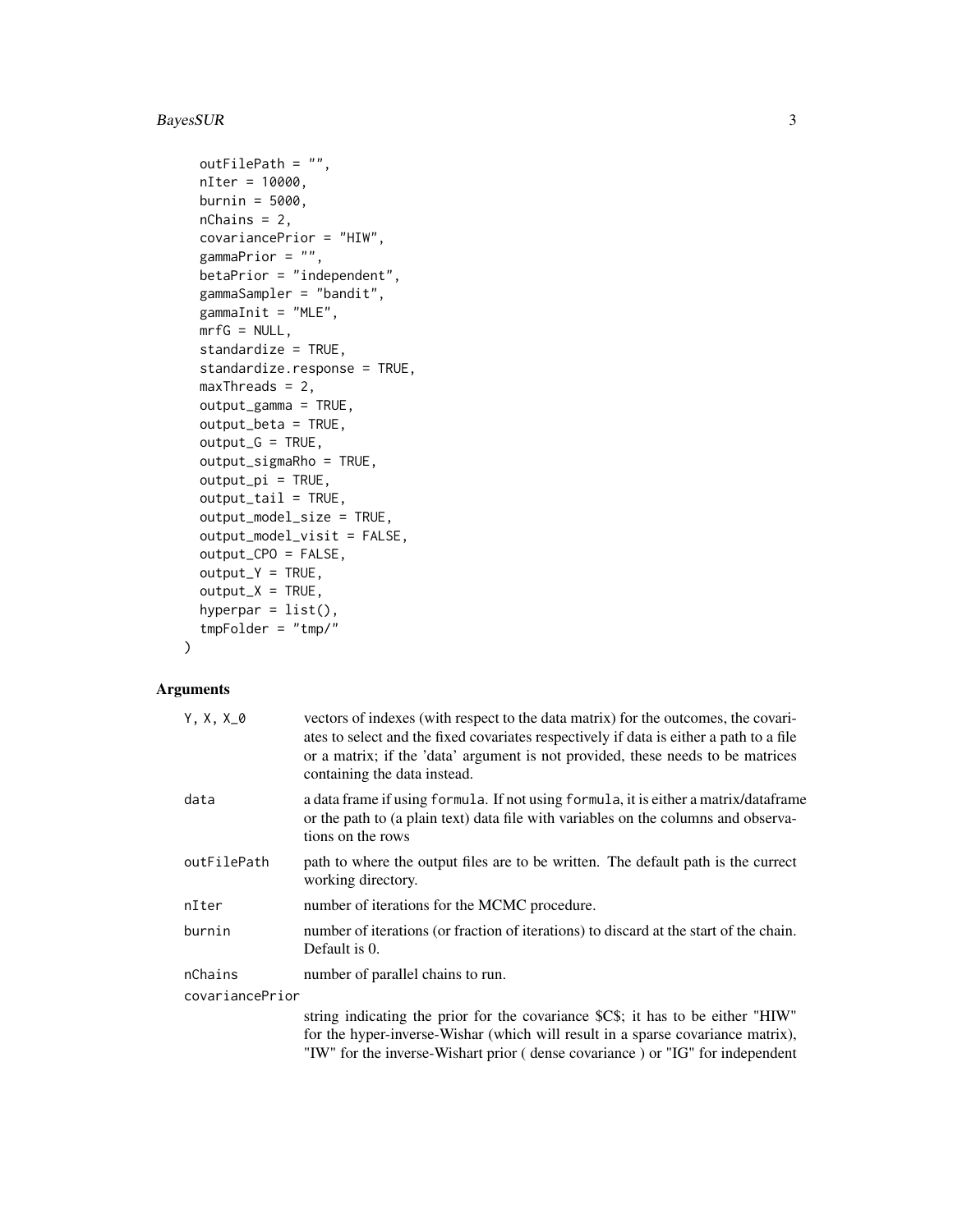|                      | inverse-Gamma on all the diagonal elements and 0 otherwise. See the details for<br>the model specification                                                                                                                                        |
|----------------------|---------------------------------------------------------------------------------------------------------------------------------------------------------------------------------------------------------------------------------------------------|
| gammaPrior           | string indicating the gamma prior to use, either "hotspot" for the Hotspot prior<br>of Bottolo (2011), "MRF" for the Markov Random Field prior or "hierarchical"<br>for a simpler hierarchical prior. See the details for the model specification |
| betaPrior            | string indicating the beta prior to use, either "independent" for the independent<br>spike-and-slab prior or "reGroup" for the random effects for X_0 and indepen-<br>dent spike-and-slab priors for other predictors                             |
| gammaSampler         | string indicating the type of sampler for gamma, either "bandit" for the Thomp-<br>son sampling inspired samper or "MC3" for the usual \$MC^3\$ sampler                                                                                           |
| gammaInit            | gamma initialisation to either all-zeros ("0"), all ones ("1"), randomly ("R") or<br>(default) MLE-informed ("MLE").                                                                                                                              |
| mrfG                 | either a matrix or a path to the file containing the G matrix for the MRF prior on<br>gamma (if necessary)                                                                                                                                        |
| standardize          | logical flag for X variable standardization. Default is standardize=TRUE. The<br>coefficients are returned on the standardized scale.                                                                                                             |
| standardize.response |                                                                                                                                                                                                                                                   |
|                      | Standardization for the response variables. Default is standardize.response=TRUE.                                                                                                                                                                 |
| maxThreads           | maximum threads used for parallelization. Default is 2.                                                                                                                                                                                           |
| output_gamma         | allow (TRUE) or suppress (FALSE) the output for gamma. See the return value<br>below for more information.                                                                                                                                        |
| output_beta          | allow (TRUE) or suppress (FALSE) the output for beta. See the return value<br>below for more information.                                                                                                                                         |
| output_G             | allow (TRUE) or suppress (FALSE) the output for G. See the return value below<br>for more information.                                                                                                                                            |
| output_sigmaRho      |                                                                                                                                                                                                                                                   |
|                      | allow (TRUE) or suppress (FALSE) the output for sigmaRho. See the return<br>value below for more information.                                                                                                                                     |
| output_pi            | allow (TRUE) or suppress (FALSE) the output for pi. See the return value below<br>for more information.                                                                                                                                           |
| output_tail          | allow (TRUE) or suppress (FALSE) the output for tail (hotspot tail probability).<br>See the return value below for more information.                                                                                                              |
| output_model_size    |                                                                                                                                                                                                                                                   |
|                      | allow (TRUE) or suppress (FALSE) the output for model_size. See the return<br>value below for more information.                                                                                                                                   |
| output_model_visit   |                                                                                                                                                                                                                                                   |
|                      | allow (TRUE) or suppress (FALSE) the output for all visited models over the<br>MCMC iterations. Default is FALSE. See the return value below for more infor-<br>mation.                                                                           |
| output_CPO           | allow (TRUE) or suppress (FALSE) the output for *; possible outputs are gamma,<br>G, beta, sigmaRho, pi, tail (hotspot tail probability), model_size, CPO. See the<br>return value below for more information.                                    |
| output_Y             | allow (TRUE) or suppress (FALSE) the output for responses dataset Y.                                                                                                                                                                              |
| output_X             | allow (TRUE) or suppress (FALSE) the output for predictors dataset X.                                                                                                                                                                             |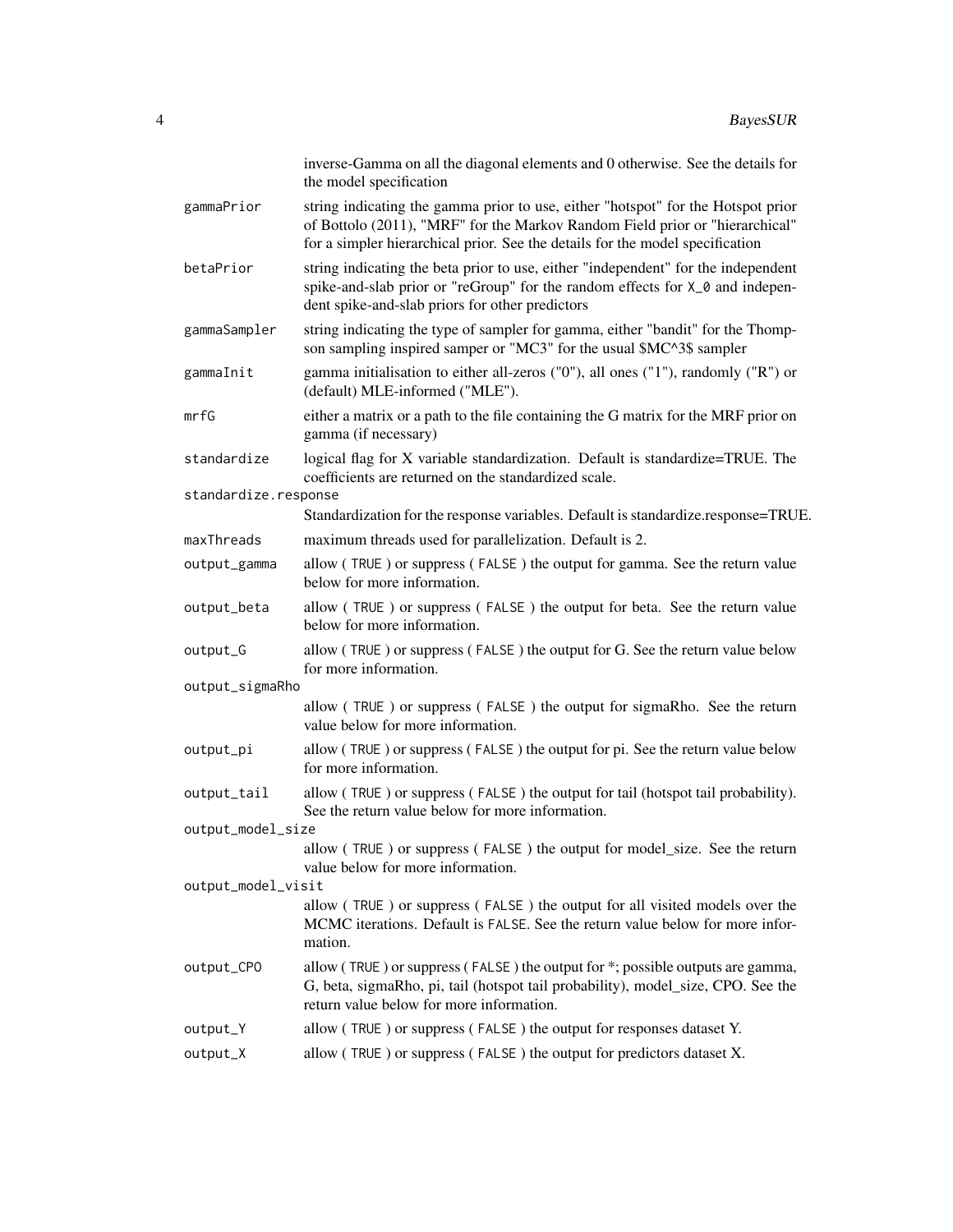#### BayesSUR 5

| hyperpar  | a list of named hyperarmeters to use instead of the default values. Valid names<br>are mrf_d, mrf_e, a_sigma, b_sigma, a_tau, b_tau, nu, a_eta, b_eta, a_o, b_o,<br>a_pi, b_pi, a_w and b_w. Their default values are a_w=2, b_w=5, a_omega=1,<br>b_omega=1, a_o=2, b_o=p-2, a_pi=2, b_pi=1, nu=s+2, a_tau=0.1, b_tau=10, |
|-----------|---------------------------------------------------------------------------------------------------------------------------------------------------------------------------------------------------------------------------------------------------------------------------------------------------------------------------|
|           | $a_{\text{at}} = 0.1$ , b $_{\text{at}} = 1$ , a $_{\text{sigma}} = 1$ , b $_{\text{sigma}} = 1$ , mrf $_{\text{at}} = -3$ and mrf $_{\text{at}} = 0.03$ . See the<br>vignette for more information.                                                                                                                      |
| tmpFolder | the path to a temporary folder where intermediate data files are stored (will be<br>erased at the end of the chain) default to local tmpFolder                                                                                                                                                                            |

# Details

The arguments covariancePrior and gammaPrior specify the model HRR, dSUR or SSUR with different gamma prior. Let  $\gamma_{jk}$  be latent indicator variable of each coefficient and C be covariance matrix of response variables. The nine models specified through the arguments covariancePrior and gammaPrior are as follows.

|                      | $\gamma_{ik}$ ~Bernoulli | $\gamma_{ik}$ ~hotspot | $\gamma_{ik}$ ~MRF |
|----------------------|--------------------------|------------------------|--------------------|
| $C\rightarrow$ indep | HRR-B                    | <b>HRR-H</b>           | HRR-M              |
| $C\simeq$ IW         | dSUR-B                   | dSUR-H                 | dSUR-M             |
| $C\rightarrow$ HIW   | <b>SSUR-B</b>            | <b>SSUR-H</b>          | <b>SSUR-M</b>      |

#### Value

An object of class "BayesSUR":

- status the running status
- input a list of all input parameters by the user
- output a list of the all output filenames:
	- $-$  " $\star$ \_logP\_out.txt" contains each row for the 1000t-th iteration's log-likelihoods of parameters, i.e., Tau, Eta, JunctionTree, SigmaRho, O, Pi, Gamma, W, Beta and data conditional log-likelihood depending on the models.
	- "\*\_gamma\_out.txt" posterior mean of the latent indicator matrix.
	- "\*\_pi\_out.txt" posterior mean of the predictor effects (prospensity) by decomposing the probability of the latent indicator.
	- "\*\_hotspot\_tail\_p\_out.txt" posterior mean of the hotspot tail probability. Only available for the hotspot prior on the gamma.
	- "\*\_beta\_out.txt" posterior mean of the coefficients matrix.
	- "\*\_G\_out.txt" posterior mean of the response graph. Only available for the HIW prior on the covariance.
	- "\*\_sigmaRho\_out.txt" posterior mean of the transformed parameters. Not available for the IG prior on the covariance.
	- "\*\_model\_size\_out.txt" contains each row for the1000t-th iteration's model sizes of the multiple response variables.
	- "\*\_model\_visit\_g\_out.txt" contains each row for the nonzero indices of the vectorized estimated graph matrix for each iteration.
	- "\*\_model\_visit\_gamma\_out.txt" contains each row for the nonzero indices of the vectorized estimated gamma matrix for each iteration.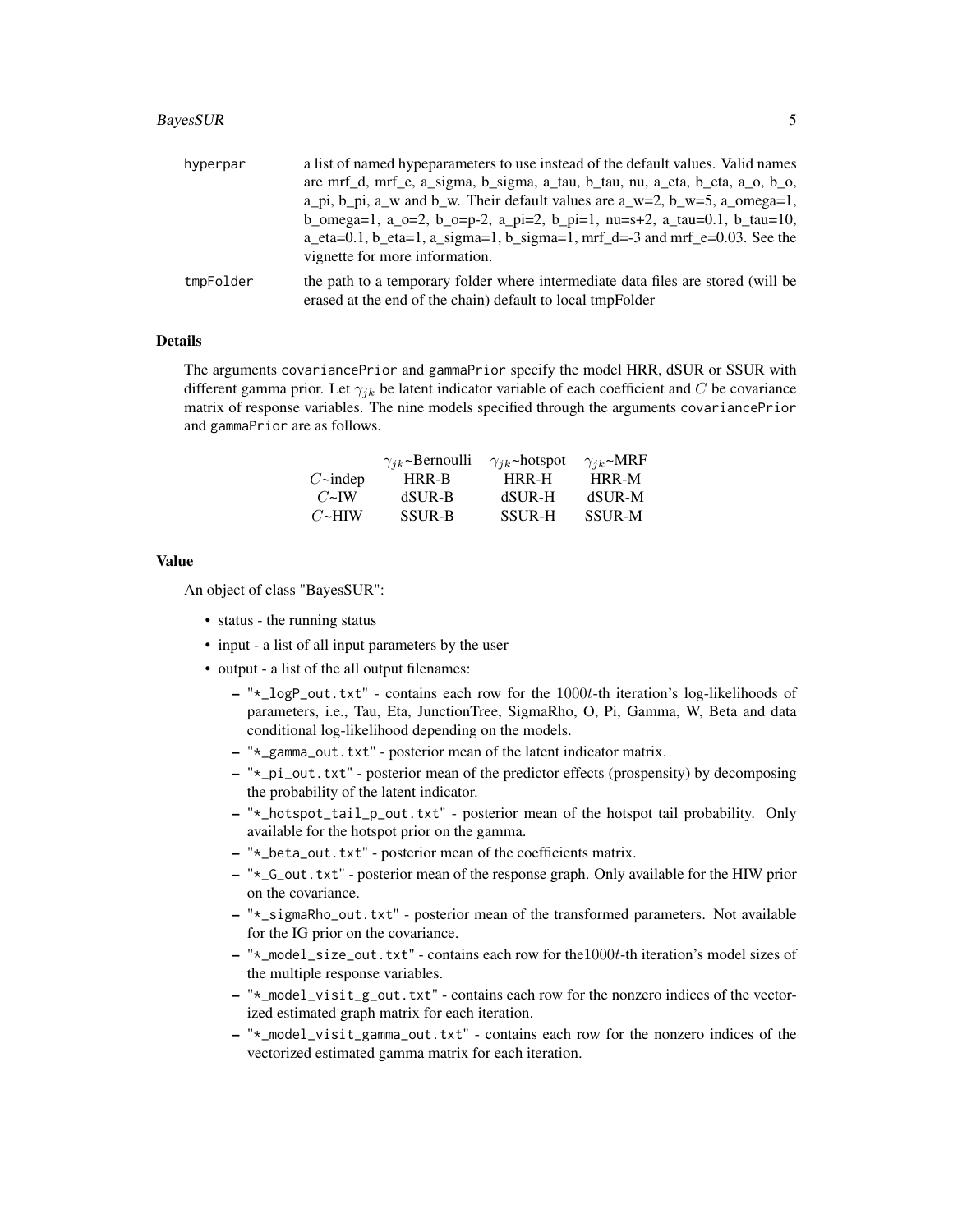- "\*\_CPO\_out.txt" the (scaled) conditional predictive ordinates (CPO).
- "\*\_CPOsumy\_out.txt" the (scaled) conditional predictive ordinates (CPO) with joint posterior predictive of the response variables.
- "\*\_WAIC\_out.txt" the widely applicable information criterion (WAIC).
- "\*\_Y.txt" responses dataset.
- "\*\_X.txt" predictors dataset.
- "\*\_X0.txt" fixed predictors dataset.
- call the matched call.

# References

Banterle M, Bottolo L, Richardson S, Ala-Korpela M, Jarvelin MR, Lewin A (2018). *Sparse variable and covariance selection for high-dimensional seemingly unrelated Bayesian regression.* bioRxiv: 467019.

Banterle M#, Zhao Z#, Bottolo L, Richardson S, Lewin A\\*, Zucknick M\\* (2019). *BayesSUR: An R package for high-dimensional multivariate Bayesian variable and covariance selection in linear regression.* URL: https://github.com/mbant/BayesSUR/tree/master/BayesSUR/vignettes/vignettes.pdf

# Examples

```
data("example_eQTL", package = "BayesSUR")
hyperpar \le list( a_w = 2, b_w = 5)
set.seed(9173)
fit <- BayesSUR(Y = example_eQTL[["blockList"]][[1]],
                X = example_eQTL[["blockList"]][[2]],
                data = example_eQTL[["data"]], outFilePath = tempdir(),
                nIter = 100, burnin = 50, nChains = 2, gammaPrior = "hotspot",
                hyperpar = hyperpar, tmpFolder = "tmp/", output_CPO=TRUE)
## check output
# show the summary information
summary(fit)
# show the estimated beta, gamma and graph of responeses Gy
## Not run:
estimators <- getEstimator(fit, estimator=c("beta","gamma","Gy"))
plot(estimators)
#Set up temporary work directory for saving a pdf figure
td \leftarrow tempdir()oldwd <- getwd()
setwd(td)
# Produce authentic math formulas in the graph
plot(estimators, fig.tex = TRUE)
system(paste(getOption("pdfviewer"), "ParamEstimator.pdf"))
setwd(oldwd)
## End(Not run)
```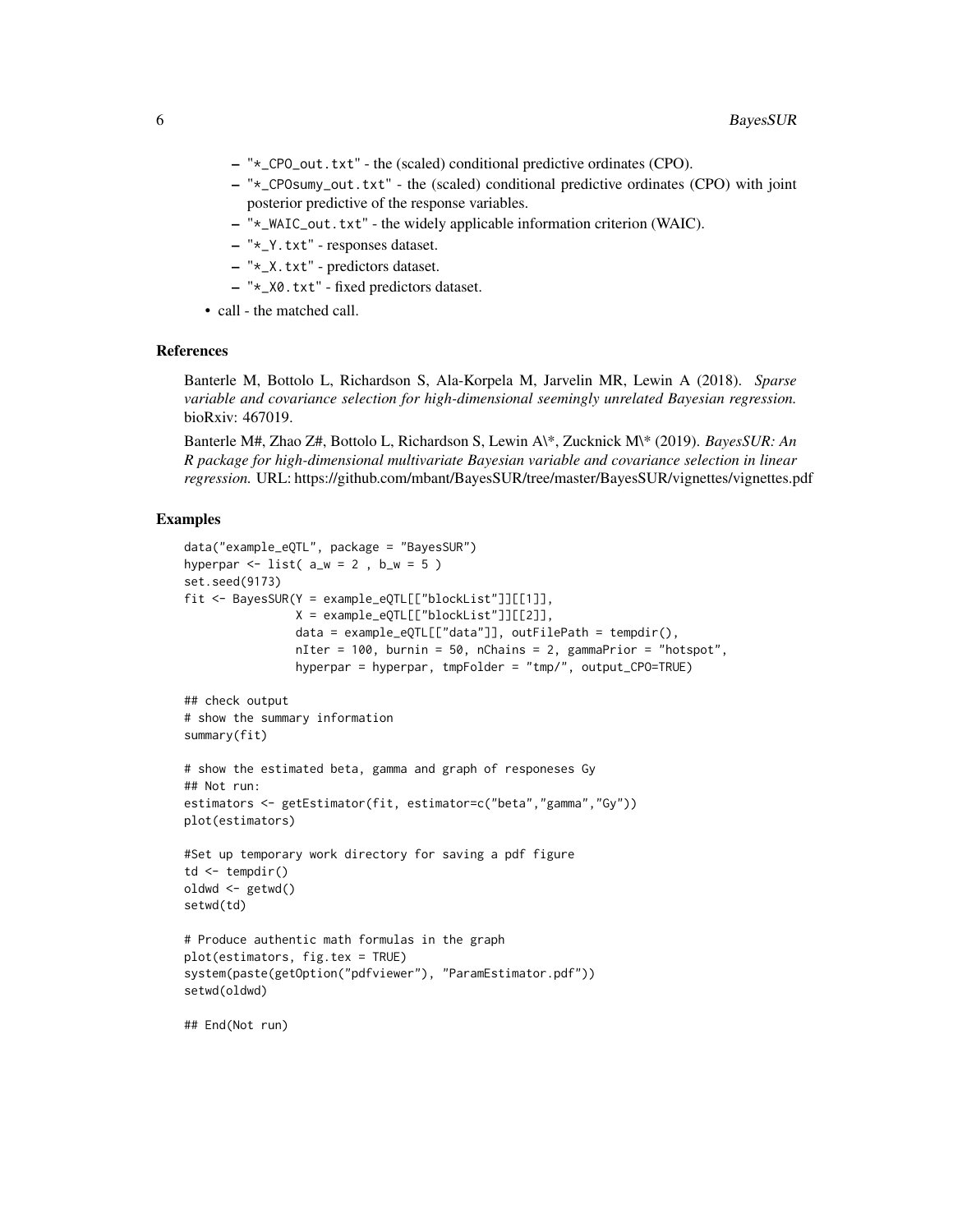# <span id="page-6-0"></span>Description

Run a SUR Bayesian sampler – internal function

# Arguments

| dataFile    | path to data file                         |
|-------------|-------------------------------------------|
| outFilePath | path to where the output is to be written |
| nIter       | number of iterations                      |
| nChains     | number of parallel chains to run          |

| coef.BayesSUR | extract the posterior mean of the coefficients of a "BayesSUR" class |  |
|---------------|----------------------------------------------------------------------|--|
|               | object                                                               |  |

# Description

Extract the posterior mean of the coefficients of a "BayesSUR" class object

# Usage

## S3 method for class 'BayesSUR'  $coef(object, Pmax = 0, ...)$ 

# Arguments

| object   | an object of class "BayesSUR"                                                                                                         |
|----------|---------------------------------------------------------------------------------------------------------------------------------------|
| Pmax     | threshold that truncates the estimated coefficients based on thresholding the es-<br>timated latent indicator variable. Default is 0. |
| $\cdots$ | other arguments                                                                                                                       |

# Value

Estimated coefficients are from an object of class "BayesSUR". If the BayesSUR specified data standardization, the fitted values are base based on standardized data.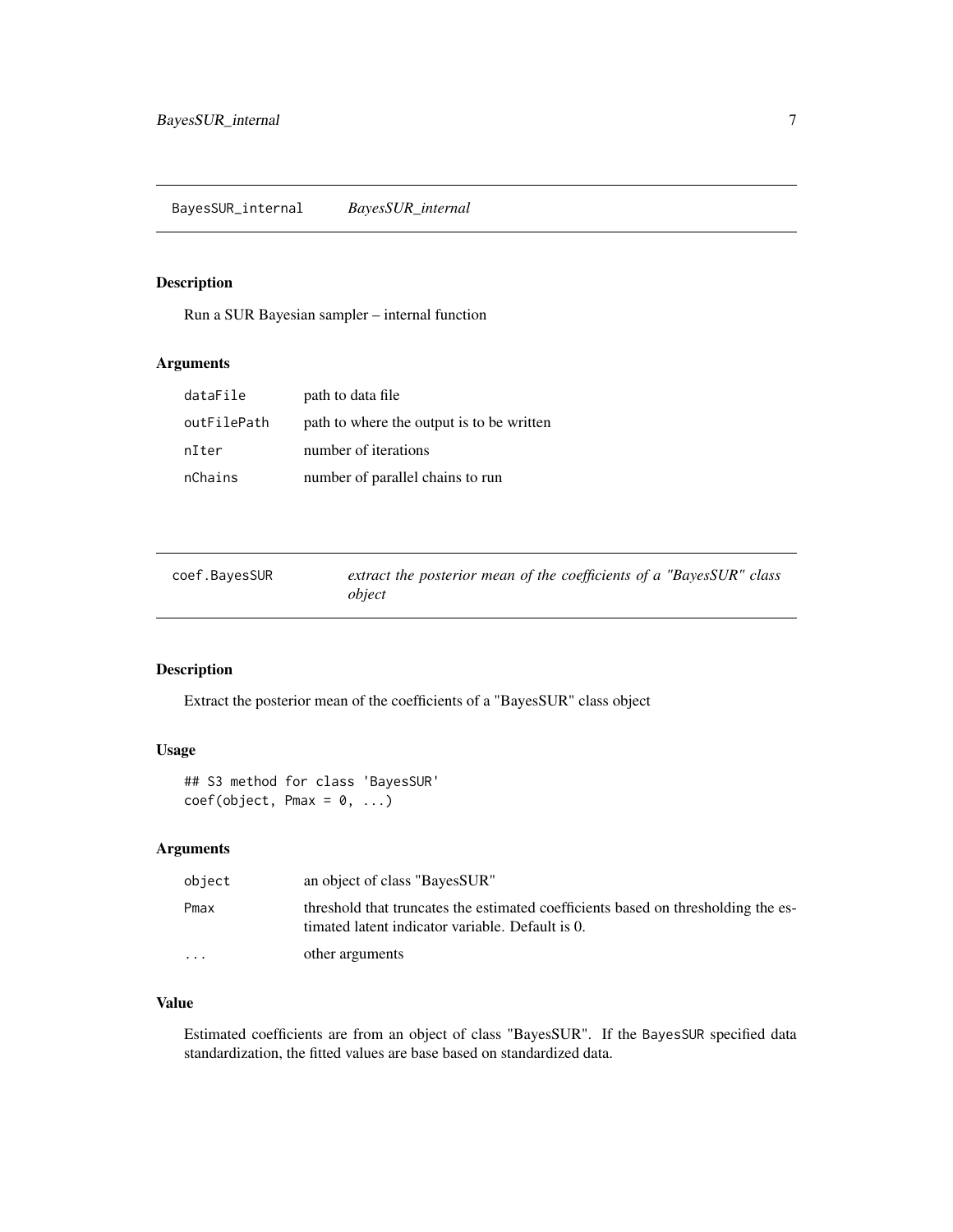#### Examples

```
data("example_eQTL", package = "BayesSUR")
hyperpar \le list( a_w = 2, b_w = 5)
set.seed(9173)
fit <- BayesSUR(Y = example_eQTL[["blockList"]][[1]],
               X = example_eQTL[["blockList"]][[2]],
                data = example_eQTL[["data"]], outFilePath = tempdir(),
                nIter = 100, burnin = 50, nChains = 2, gammaPrior = "hotspot",
                hyperpar = hyperpar, tmpFolder = "tmp/")## check prediction
beta.hat <- coef(fit)
```
elpd *measure the prediction accuracy by the expected log pointwise predictive density*

#### Description

Measure the prediction accuracy by the elpd (expected log pointwise predictive density). The outof-sample predictive fit can either be estimated by Bayesian leave-one-out cross-validation (LOO) or by widely applicable information criterion (WAIC) (Vehtari et al. 2017).

#### Usage

```
elpd(object, method = "LOO")
```
#### Arguments

| object | an object of class "BayesSUR"                                                                                                                                                                                                                                                                                                                                                            |
|--------|------------------------------------------------------------------------------------------------------------------------------------------------------------------------------------------------------------------------------------------------------------------------------------------------------------------------------------------------------------------------------------------|
| method | the name of the prediction accuracy index. Default is the "LOO" (Bayesian LOO<br>estimate of out-of-sample predictive fit). The other index is the "WAIC" (widely<br>applicable information criterion). For the HRR models, both "LOO" and "WAIC"<br>are computed based on the multivate t-distribution of the posterior predictive<br>rather than approximation of importance sampling. |

# Value

Return the predictiion accuracy measure from an object of class "BayesSUR". It is elpd.loo if the argumnet method="LOO" and elpd.WAIC if method="WAIC".

# References

Vehtari, A., Gelman, A., Gabry, J. (2017). *Practical Bayesian model evaluation using leave-one-out cross-validation and WAIC.* Statistics and Computing, 27(5): 1413–1432.

<span id="page-7-0"></span>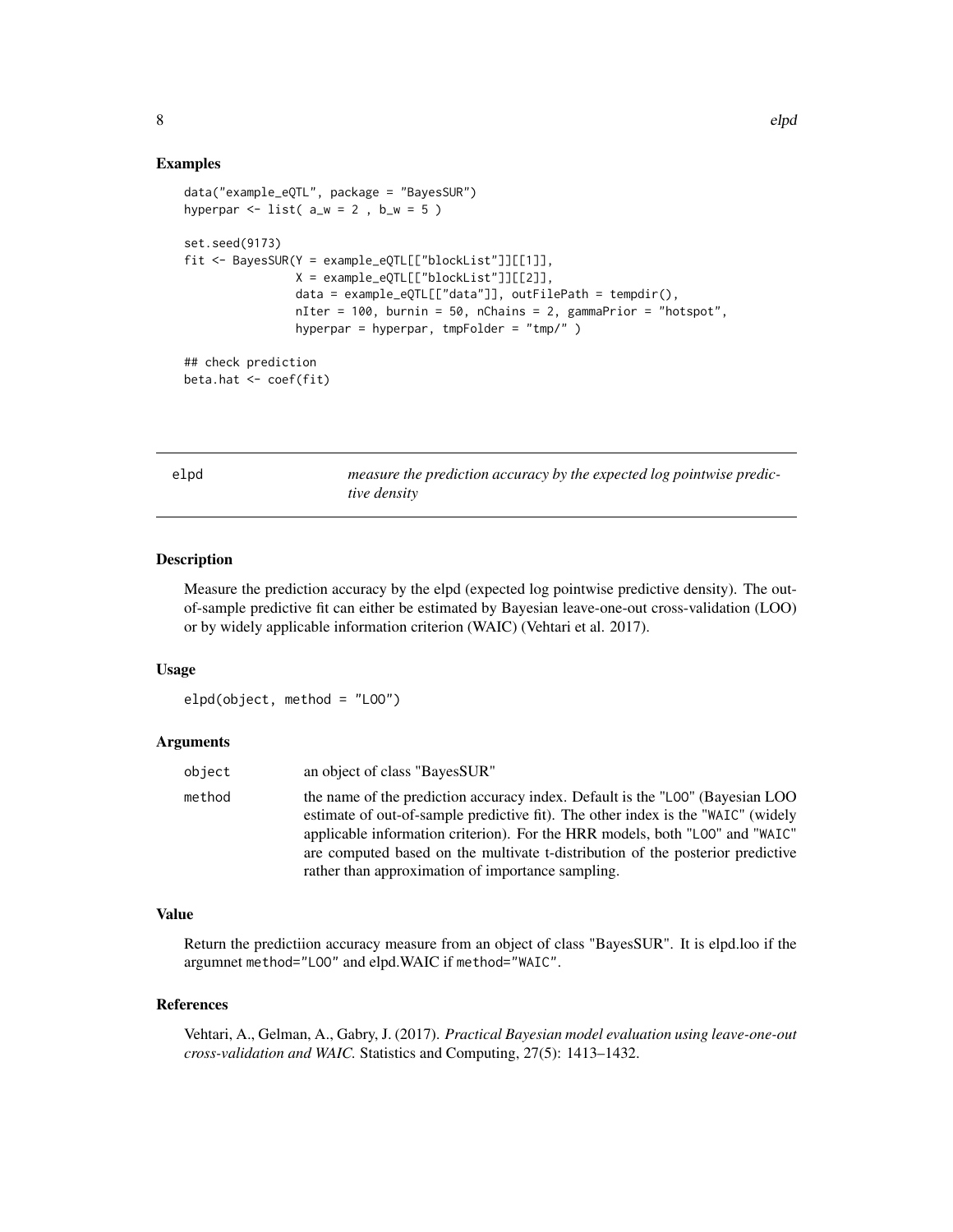# <span id="page-8-0"></span>example\_eQTL 9

#### Examples

```
data("example_eQTL", package = "BayesSUR")
hyperpar = list( a_w = 2, b_w = 5)set.seed(9173)
fit <- BayesSUR(Y = example_eQTL[["blockList"]][[1]],
               X = example_eQTL[["blockList"]][[2]],
                data = example_eQTL[["data"]], outFilePath = tempdir(),
                nIter = 100, burnin = 50, nChains = 2, gammaPrior = "hotspot",
                hyperpar = hyperpar, tmpFolder = "tmp/", output_CPO=TRUE)
## check output
# print the prediction accuracy elpd (expected log pointwise predictive density)
# by the Bayesian LOO estimate of out-of-sample predictive fit
elpd(fit, method="LOO")
```
example\_eQTL *Simulated data set to mimic a small expression quantitative trait loci (eQTL) example*

#### Description

Simulated data set to mimic a small expression quantitative trait loci (eQTL) example, with  $p=150$ single nucleotide polymorphisms (SNPs) as explanatory variables, s=10 gene expression features as response variables and data for n=100 observations. Loading the data will load the associated blockList object needed to fit the model with BayesSUR(). The R code for generating the simulated data is given in the Examples paragraph.

#importFrom BDgraph rgwish #importFrom gRbase mcsMAT #importFrom scrime simulateSNPs

# Usage

example\_eQTL

#### Format

An object of class list of length 4.

### Examples

```
# Load the eQTL sample dataset
data("example_eQTL", package = "BayesSUR")
str(example_eQTL)
## Not run:
#===============
# The code below is to show how to generate the dataset "example_eQTL.rda" above
#===============
```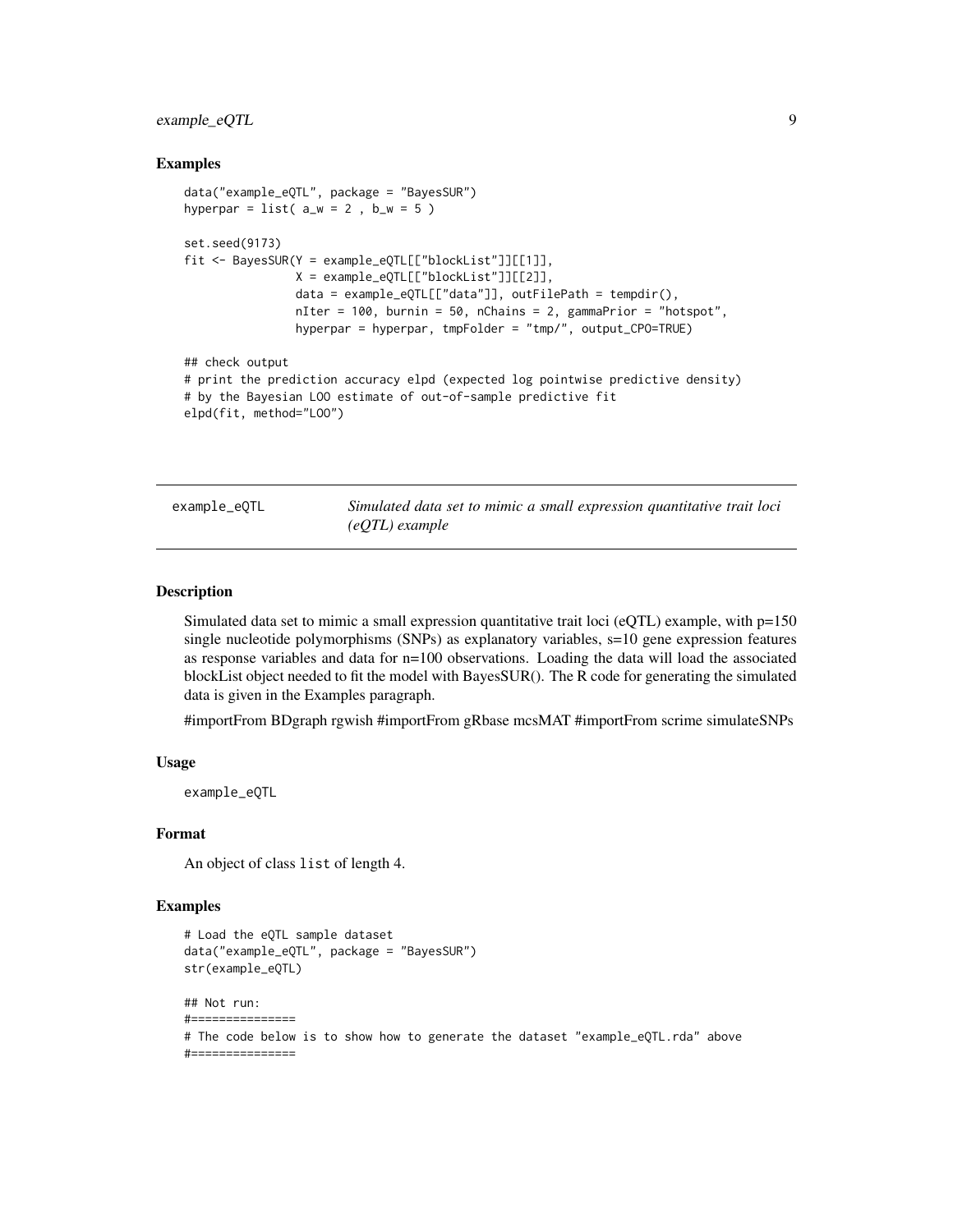```
requireNamespace("BDgraph", quietly = TRUE)
requireNamespace("gRbase", quietly = TRUE)
requireNamespace("scrime", quietly = TRUE)
########################### Problem Dimensions
n = 100
p = 150
s = 10############################ Select a set of n x p (SNPs) covariates
## The synthetic data in the paper use a subset of the real SNPs as covariates,
# but as the NFBC66 dataset is confidential we'll use scrime to sample similar data
x = \text{scrime}::\text{simulatesNPs}(c(n,10), p, c(3, 2), \text{prop.} \exp \left[ -c(0.9, 0.95) \right)$data[1:n,]
x = \text{cbind}(\text{rep}(1, n), x)####################################################################
graph_pattern = 2 # in 2,3,4snr = 25 # in 5,15,25
corr_param = 0.9 # in 0.3 , 0.6 , 0.9
### Create the underlying graph
if(graph_pattern==1){
  ### 1) Random but full
  G = matrix(1, s, s)Prime = list(c(1:s))Res = Prime
  Sep = list()}else if(graph_pattern==2){
  ### 2) Block Diagonal structure
  Prime = list(c(1:floor(s*2/3)),c((floor(s*2/3)+1):(ceiling(s*4/5)-1)),
              c(ceiling(s*4/5):s))
  Res = Prime
  Sep = lapply(Res, function(x) which(x==-99))
  G = matrix(0, s, s)for(i in Prime){
    G[i, i] = 1}
}else if(graph_pattern==3){
  ### 3) Decomposable model
  Prime = list(c(1:floor(s*5/12),ceiling(s*9/10):s),
```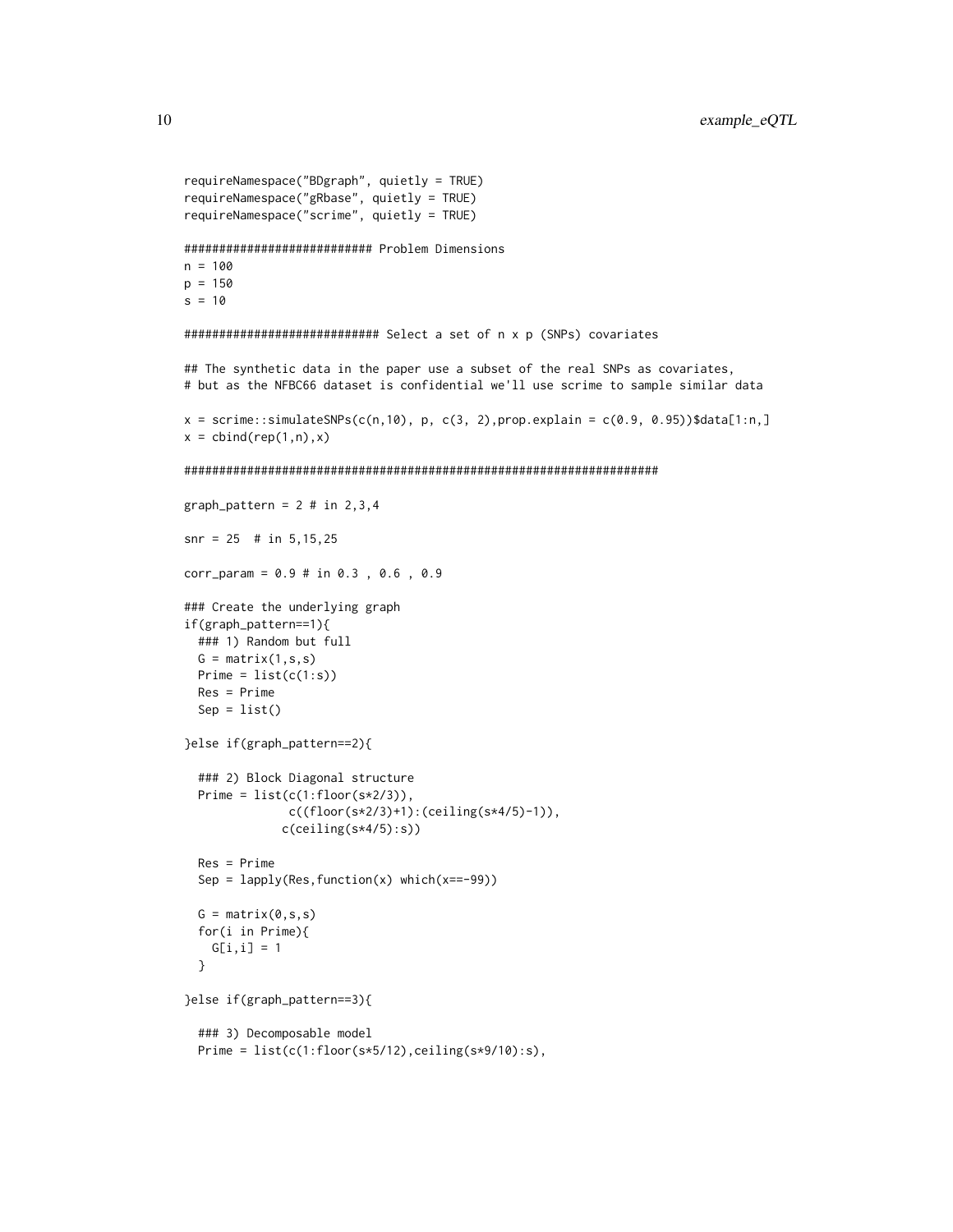```
c(floor(s*2/9):(ceiling(s*2/3)-1)),
               c(ceiling(s*2/3):(ceiling(s*4/5)-1)),
              c(ceiling(s*4/5):s))
 Sep = list(); H=list()for( i in 2:length(Prime)){
   H = union(H, Prime[[i-1]])Sep[[i-1]] = intersect( H,Prime[[i]])
 }
 Res = list()Res[[1]] = Prime[[1]]for( i in 2:length(Prime)){
   Res[[i]] = setdiff(Prime[[i]], Sep[[i-1]])}
 G = matrix(0, s, s)for(i in Prime)
   G[i, i] = 1## decomp check
 dimensiones(G) = list(1:s,1:s)length( gRbase::mcsMAT(G - diag(s)) ) > 0
}else if(graph_pattern==4){
 ### 4) Non-decomposable model
 nblocks = 5
 nElemPerBlock =c(floor(s/4),floor(s/2)-1-floor(s/4),
                  ceiling(s*2/3)-1-floor(s/2),7)
 nElemPerBlock = c(nElemPerBlock , s-sum(nElemPerBlock))
 res = 1:s; blockIdx = list()for(i in 1:nblocks){
   # blockIdx[[i]] = sample(res,nElemPerBlock[i])
   blockIdx[[i]] = res[1:nElemPerBlock[i]]
   res = setdiff(res,blockIdx[[i]])
 }
 G = matrix(0, s, s)## add diagonal
 for(i in 1:nblocks)
   G[blockIdx[[i]],blockIdx[[i]]] = 1
 ## add cycle
 G[blockIdx[[1]], blockIdx[[2]]] = 1; G[blockIdx[[2]], blockIdx[[1]]] = 1G[blockIdx[[1]], blockIdx[[5]]] = 1; G[blockIdx[[5]], blockIdx[[1]]] = 1G[blockIdx[[2]], blockIdx[[3]]] = 1; G[blockIdx[[3]], blockIdx[[2]]] = 1G[blockIdx[[3]], blockIdx[[5]]] = 1; G[blockIdx[[5]], blockIdx[[3]]] = 1## decomp check
 dimensiones(G) = list(1:s, 1:s)length( gRbase::mcsMAT(G -diag(s) ) ) > 0
 # Prime = blockIdx
```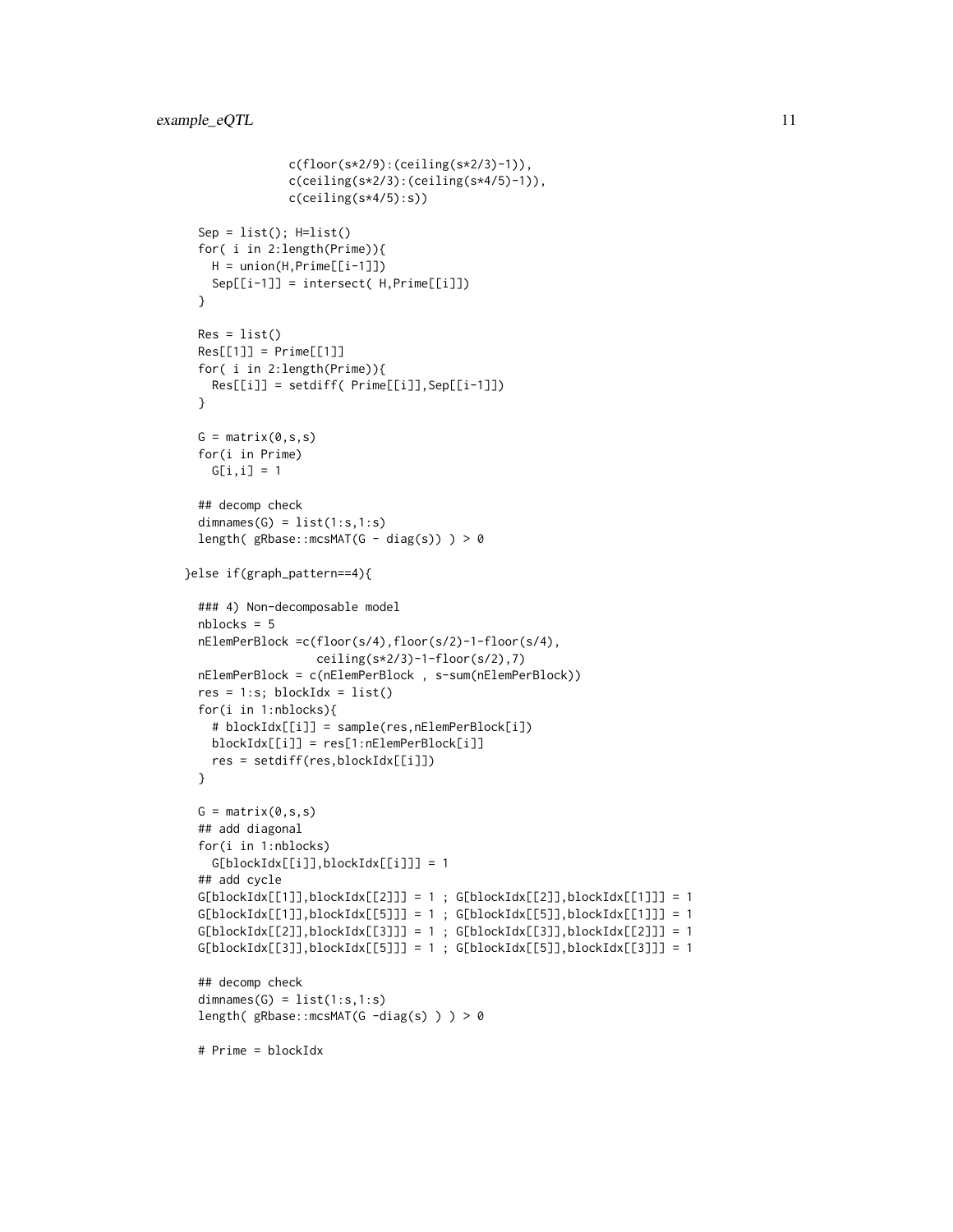```
Res = blockIdx ## this is not correct but not used in the non-decomp case
}
### Gamma Pattern
gamma = matrix(0,p+1,s)gamma[1,] = 1### 2) Extra Patterns
## outcomes (correlated in the decomp model) have some predictors in common
gamma[6:10,6:9] = 1
## outcomes (correlated in the decomp model) have some predictors in common
#gamma[16:20,14:15] = 1
## outcomes (sort-of correlated [pair-wise] in the decomp model)
# have predictors in common 6:15
gamma[26:30,4:8] = 1
## outcomes (NOT correlated in the decomp model) have predictors in common 16:17
gamma[36:40,c(3:5,9:10)] =1
## these predictors are associated with ALL the outcomes
gamma[46:50,] = 1
combn11 = combn(rep((6:9-1)*p, each=length(6:10-1)) + rep(6:10-1, times=length(6:9)), 2)
combn31 = combn(rep((4:8-1)*p,each=length(26:30-1)) + rep(26:30-1,times=length(4:8)), 2)
{\tt combn32} = {\tt combn}({\tt rep}((4:8-1)*p,{\tt each=length}(46:50-1)) + {\tt rep}(46:50-1,{\tt times=length}(4:8)), 2)combn41 = combn(rep((3:5-1)*p, each=length(36:40-1)) + rep(36:40-1, times=length(3:5)), 2)
{\tt combn42} = {\tt combn}({\tt rep}((3:5-1)*p,{\tt each=length}(46:50-1)) + {\tt rep}(46:50-1,{\tt times=length}(3:5)), 2)combn51 = combn(rep((9:10-1)*p,each=length(36:40-1)) + rep(36:40-1,times=length(9:10)), 2)
combn52 = combn(rep((9:10-1)*p,each=length(46:50-1)) + rep(46:50-1,times=length(9:10)), 2)
Gmrf = rbind(t(combn11), t(combn31), t(combn32), t(combn41), t(combn42), t(combn51), t(combn52))
## get for every correlated bunch in the decomposable model,
if(graph_pattern<4){
 # a different set of predictors
 for(i in 1:length(Prime))
    gamma[6:10 + (i+6) * 10, Prime[[i]]] = 1 ## for each Prime component
 ## for every Residual instead
 for(i in 1:length(Res))
    gamma[6:10 + (i+10) * 10, Res[[i]]] = 1}else{
 for(i in 1:length(Prime))
    gamma[6:10 + (i+4) * 10, Prime[[i]]] = 1 ## for each Prime component
```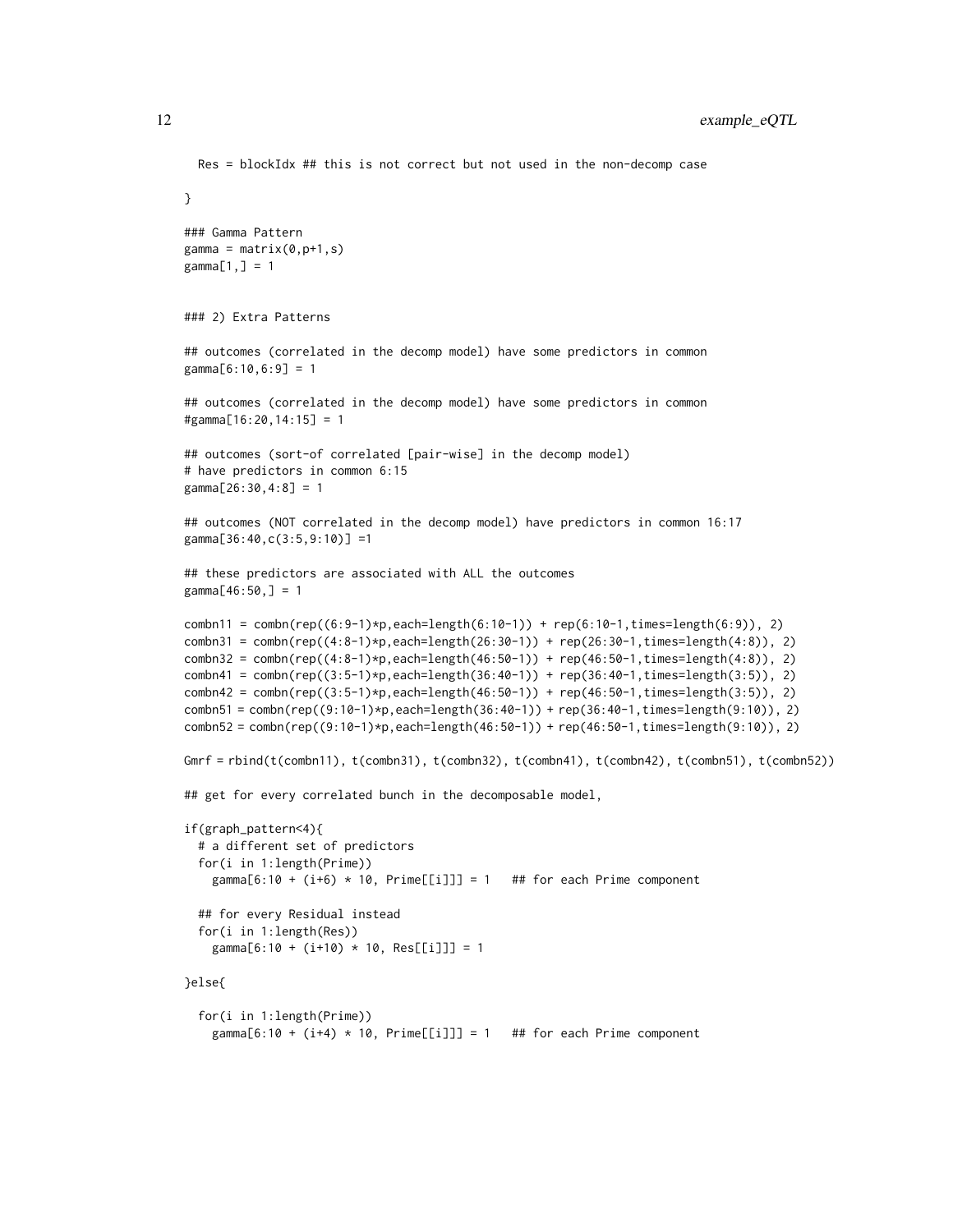```
## for every Residual instead
  for(i in 1:length(Res))
   gamma[6:10 + (i+9) * 10, Res[[i]]] = 1}
#### Sample the betas
sd_b = 1b = matrix(rnorm((p+1)*s, 0, sd_b), p+1, s)xb = matrix(NA, n, s)for(i in 1:s){
  if(sum(gamma[,i])>1){
    xb[,i] = x[, gamma[, i] == 1] %*% b[gamma[,i]==1,i]
  }else{
   xb[, i] = rep(1, n) * b[1, i]}
}
##Sample the variance
v_r = mean(diag(var(xb))) / snr
nu = s+1M = matrix(corr_param,s,s)
diag(M) = rep(1,s)P = BDgraph::rgwish(n=1,adj=G,b=3,D=v_r*M)
var = solve(P)factor = 10; factor\_min = 0.01; factor\_max = 1000count = 0; maxit = 10000factor_prev = 1
repeat{
  var = var / factor * factor_prev
  ### Sample the errors and the Ys
  cVar = chol(as.matrix(var))
  #err = matrix(rnorm(n*s),n,s) %*% cVar
  err = matrix(rnorm(n*s,sd=0.5),n,s) %*% cVar
  y = xb+err
## Reparametrisation ( assuming PEO is 1:s )
  cVar = t(cVar) # make it lower-tri
  S = diag(diag(cVar))
  sigma = S*SL = cVar %*% solve(S)rho = diag(s) - solve(L)
```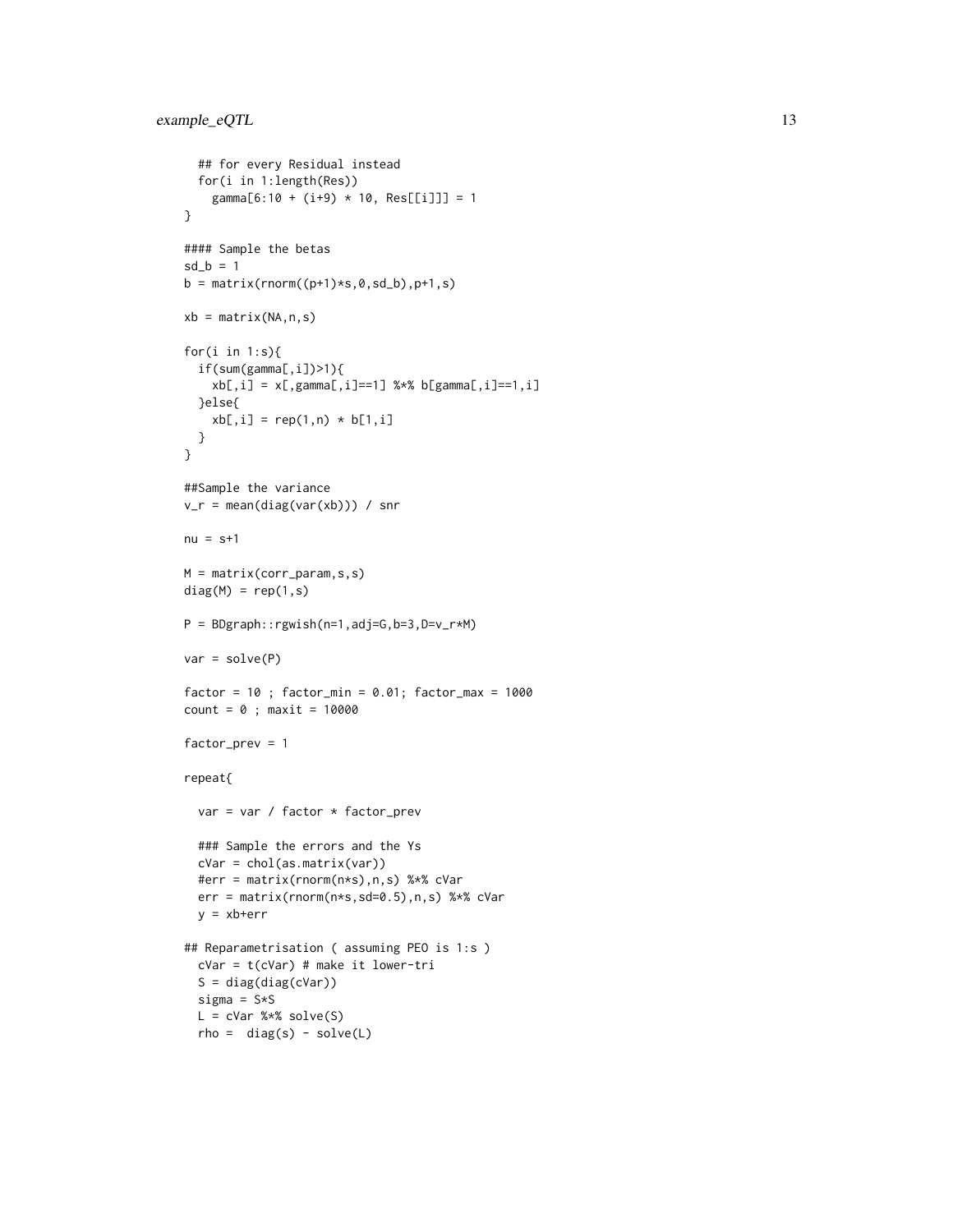```
### S/N Ratio
 emp_snr = mean( diag( var(xb) %*% solve(sigma) ))
 emp_g_snr = mean( diag( var( (err)%*%t(rho) ) %*% solve(sigma) ))
 ##############
 if( abs(em\_snr - snr) < (snr/10) | count > maxit ){
    break
 }else{
    if( emp_snr < snr ){ # increase factor
      factor_min = factor
    }else{ # decrease factor
      factor_max = factor
    }
    factor_prev = factor
    factor = (factor_min + factor_max)/2
 }
 count = count + 1}
#################
\text{colnames}(y) \leq \text{past}(x'',1:\text{ncol}(y),\text{sep}^{w}colnames(G) <- colnames(y); Gy <- G
gamma \leq gamma[-1,]mrfG <- Gmrf[!duplicated(Gmrf),]
data = cbind(y, x[,-1]) # leave out the intercept because is coded inside already
example_eQTL = list(data=data, blockList=list(1:s,s+1:p))
## Write data file to the user's directory by save()
## End(Not run)
```
example\_GDSC *Preprocessed data set to mimic a small pharmacogenetic example*

#### **Description**

Preprocessed data set to mimic a small pharmacogenetic example from the Genomics of Drug Sensitivity in Cancer (GDSC) database, with p=850 gene features as explanatory variables, s=7 drugs sensitivity data as response variables and data for  $n=498$  cell lines. Gene features include  $p1=343$ gene expression features (GEX),  $p2=426$  by copy number variations (CNV) and  $p3=68$  mutated genes (MUT). Loading the data will load the associated blockList (and mrfG) objects needed to fit the model with BayesSUR(). The R code for generating the simulated data is given in the Examples paragraph.

#importFrom plyr mapvalues #importFrom data.table like

<span id="page-13-0"></span>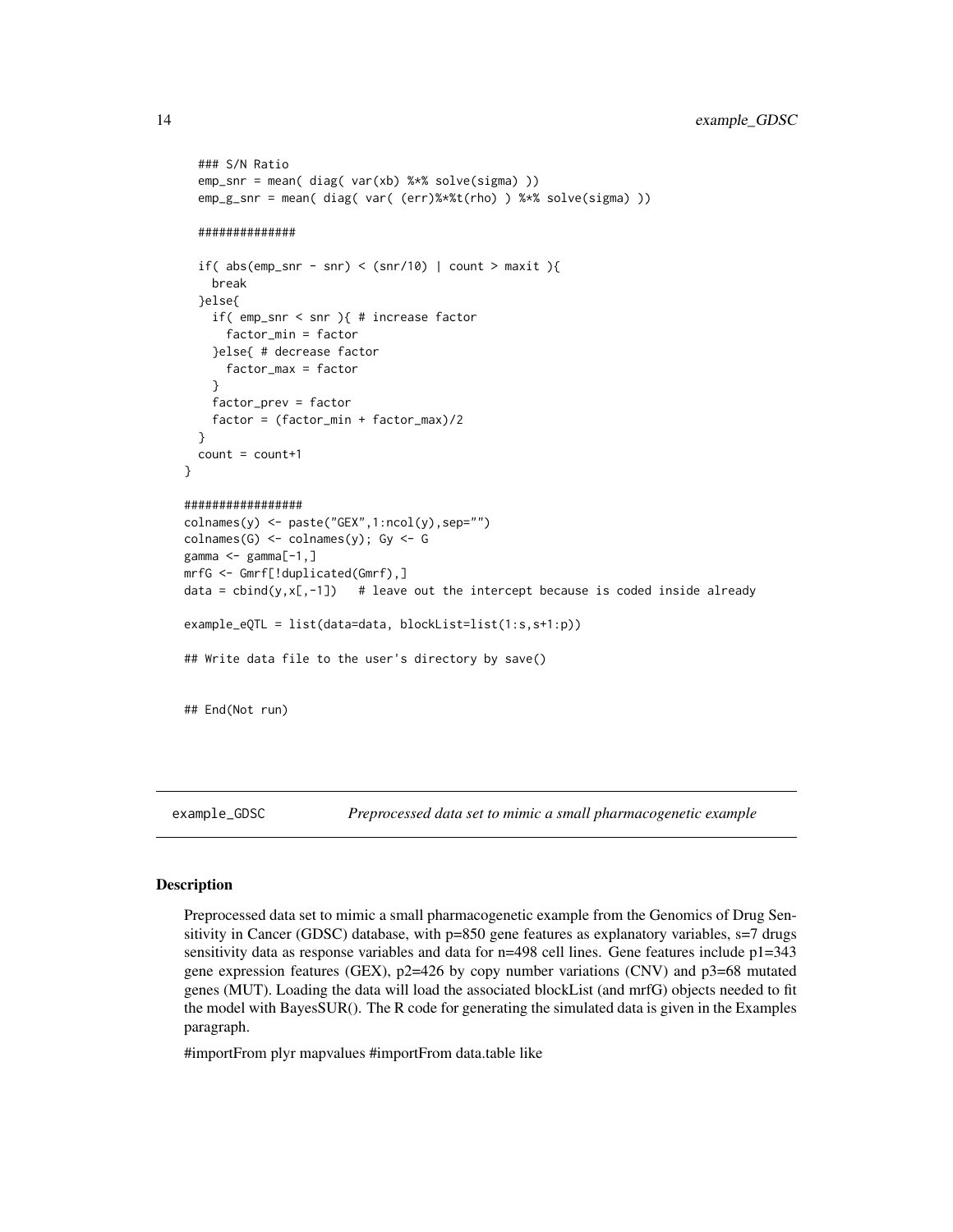#### example\_GDSC 15

#### Usage

example\_GDSC

#===============

# Format

An object of class list of length 3.

# Examples

```
# Load the GDSC sample dataset
data("example_GDSC", package = "BayesSUR")
str(example_GDSC)
## Not run:
#===============
# This code below is to do preprocessing of GDSC data and obtain the complete dataset
# "example_GDSC.rda" above. The user needs load the datasets from
# ftp://ftp.sanger.ac.uk/pub4/cancerrxgene/releases/release-5.0/.
# But downloading and transforming the three used datasets below to *.csv files first.
#===============
requireNamespace("plyr", quietly = TRUE)
requireNamespace("data.table", quietly = TRUE)
features <- data.frame(read.csv("gdsc_en_input_w5.csv", head=T))
names.fea <- strsplit(rownames(features), "")
features <- t(features)
p <- c(13321, 13747-13321, 13818-13747)
Cell.Line <- rownames(features)
features <- data.frame(Cell.Line, features)
ic50_00 <- data.frame(read.csv("gdsc_drug_sensitivity_fitted_data_w5.csv", head=T))
ic50_0 \leftarrow ic50_00[,c(1,4,7)]drug.id <- data.frame(read.csv("gdsc_tissue_output_w5.csv", head=T))[,c(1,3)]
drug.id2 <- drug.id[!duplicated(drug.id$drug.id),]
# delete drug.id=1066 since ID1066 and ID156 both correspond drug AZD6482,
# and no ID1066 in the "suppl.Data1" by Garnett et al. (2012)
drug.id2 <- drug.id2[drug.id2$drug.id!=1066,]
drug.id2$drug.name <- as.character(drug.id2$drug.name)
drug.id2$drug.name <- substr(drug.id2$drug.name, 1, nchar(drug.id2$drug.name)-6)
drug.id2$drug.name <- gsub(" ", "-", drug.id2$drug.name)
ic50 <- ic50_0
# mapping the drug_id to drug names in drug sensitivity data set
ic50$drug_id <- plyr::mapvalues(ic50$drug_id, from = drug.id2[,2], to = drug.id2[,1])
colnames(ic50) <- c("Cell.Line", "compound", "IC50")
# transform drug sensitivity overall cell lines to a data matrix
y0 <- reshape(ic50, v.names="IC50", timevar="compound", idvar="Cell.Line", direction="wide")
y0$Cell.Line <- gsub("-", ".", y0$Cell.Line)
```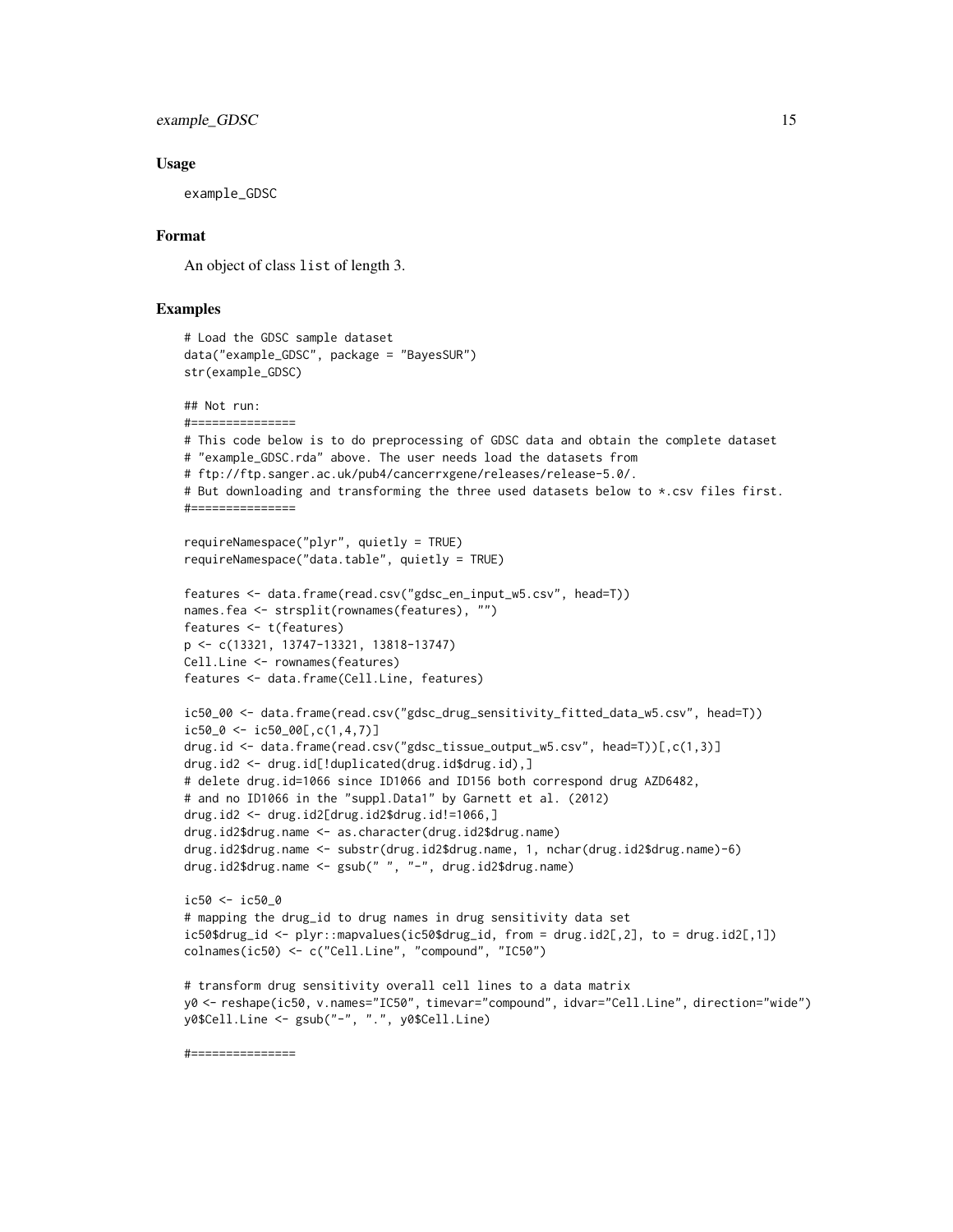```
# select nonmissing pharmacological data
#===============
y00 <- y0
m0 <- dim(y0)[2]-1
eps <- 0.05
# r1.na is better to be not smaller than r2.na
r1.na < -0.3r2.na < -0.2k < -1while(sum(is.na(y0[,2:(1+m0)]))>0){
  r1.na <- r1.na - eps/k
  r2.na \le r1.na - eps/kk < -k + 1## select drugs with <30% (decreasing with k) missing data overall cell lines
  na.y <- apply(y0[,2:(1+m0)], 2, function(xx) sum(is.na(xx))/length(xx))
  while(sum(na.y<r1.na)<m0){
   y0 <- y0[,-c(1+which(na.y>=r1.na))]
   m0 <- sum(na.y<r1.na)
   na.y <- apply(y0[,2:(1+m0)], 2, function(xx) sum(is.na(xx))/length(xx))
  }
  ## select cell lines with treatment of at least 80% (increasing with k) drugs
  na.y0 <- apply(y0[,2:(1+m0)], 1, function(xx) sum(is.na(xx))/length(xx))
  while(sum(na.y0 < r2.na) < (dim(y0)[1]))y0 <- y0[na.y0<r2.na,]
   na.y0 <- apply(y0[,2:(1+m0)], 1, function(xx) sum(is.na(xx))/length(xx))\lambdanum.na <- sum(is.na(y0[,2:(1+m0)]))
  message("#{NA}=", num.na, "\n", "r1.na =", r1.na, ", r2.na =", r2.na, "\n")
}
#===============
# combine drug sensitivity, tissues and molecular features
#===============
yx <- merge(y0, features, by="Cell.Line")
names.cell.line <- yx$Cell.Line
names.drug <- colnames(yx)[2:(dim(y0)[2])]
names.drug <- substr(names.drug, 6, nchar(names.drug))
# numbers of gene expression features, copy number festures and muatation features
p <- c(13321, 13747-13321, 13818-13747)
num.nonpen <- 13
yx <- data.matrix(yx[,-1])
y <- yx[,1:(dim(y0)[2]-1)]
x <- cbind(yx[,dim(y0)[2]-1+sum(p)+1:num.nonpen], yx[,dim(y0)[2]-1+1:sum(p)])
# delete genes with only one mutated cell line
x \le x (num.nonpen+p[1]+p[2]+which(colSums(x[,num.nonpen+p[1]+p[2]+1:p[3]])<=1))]
p[3] <- ncol(x) - num.nonpen - p[1] - p[2]GDSC <- list(y=y, x=x, p=p, num.nonpen=num.nonpen, names.cell.line=names.cell.line,
             names.drug=names.drug)
```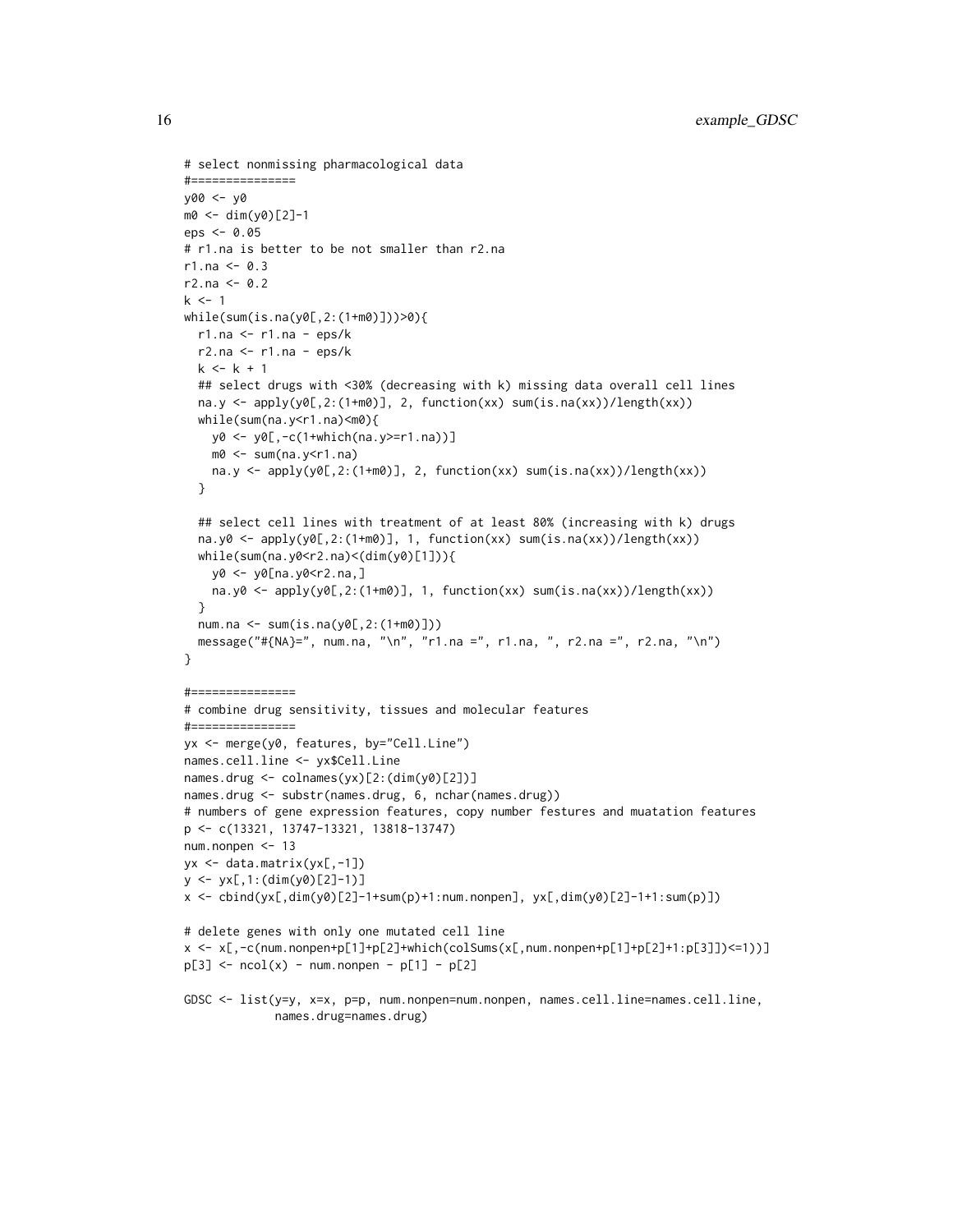#### example\_GDSC 17

```
##================
##================
## select a small set of drugs
##================
##================
name_drugs <- c("Methotrexate","RDEA119","PD-0325901","CI-1040",
                "AZD6244","Nilotinib", "Axitinib")
# extract the drugs' pharmacological profiling and tissue dummy
col_filter <- colnames(GDSC$y) %in% paste("IC50.", name_drugs,sep="")
YX0 \le cbind(
    GDSC$y[, col_filter][, c(1, 3, 6, 4, 7, 2, 5)],
    GDSC$x[, 1:GDSC$num.nonpen]
)
colnames(YX0) <- c(name_drugs, colnames(GDSC$x)[1:GDSC$num.nonpen])
# extract the genetic information of CNV & MUT
X23 <- GDSC$x[, GDSC$num.nonpen+GDSC$p[1]+1:(p[2]+p[3])]
colnames(X23)[1:p[2]] <- paste(substr(colnames(X23)[1:p[2]], 1,
                               nchar(colnames(X23)[1:p[2]] )-3), ".CNV", sep="")
# locate all genes with CNV or MUT information
name_genes_duplicate <- c(
     substr(colnames(X23)[1:p[2]], 1, nchar(colnames(X23)[1:p[2]])-4),
     substr(colnames(X23)[p[2]+1:p[3]], 1, nchar(colnames(X23)[p[2]+1:p[3]])-4)
)
name_genes <- name_genes_duplicate[!duplicated(name_genes_duplicate)]
# select the GEX which have the common genes with CNV or MUT
col_filter <- GDSC$num.nonpen + which(
    colnames(GDSC$x)[GDSC$num.nonpen+1:p[1]] %in% name_genes
)
X1 <- GDSC$x[, col_filter]#' p[1] <- ncol(X1)
X1 <- log2(X1)
# summary the data information
example_GDSC <- list( data=cbind( YX0, X1, X23 ) )
example_GDSC$blockList <- list(1:length(name_drugs),
                               length(name_drugs)+1:GDSC$num.nonpen,
                               ncol(YX0)+1:(ncol(X1)+ncol(X23)))
#========================
# construct the G matrix: edge potentials in the MRF prior
#========================
# edges between drugs: Group1 ("RDEA119","17-AAG","PD-0325901","CI-1040", "AZD6244")
# indexed as (2:5)
# The MAPK_pathway.txt file is originally from KEGG or GSEA database at
# http://software.broadinstitute.org/gsea/msigdb/cards/KEGG_MAPK_SIGNALING_PATHWAY
pathway_genes <- read.table("MAPK_pathway.txt")[[1]]
X1_names_dup <- c(colnames(X1), name_genes_duplicate)
Idx_Pathway1 <- which(X1_names_dup %in% pathway_genes)
rep1 <- rep(Idx_Pathway1, each=length(2:5))
```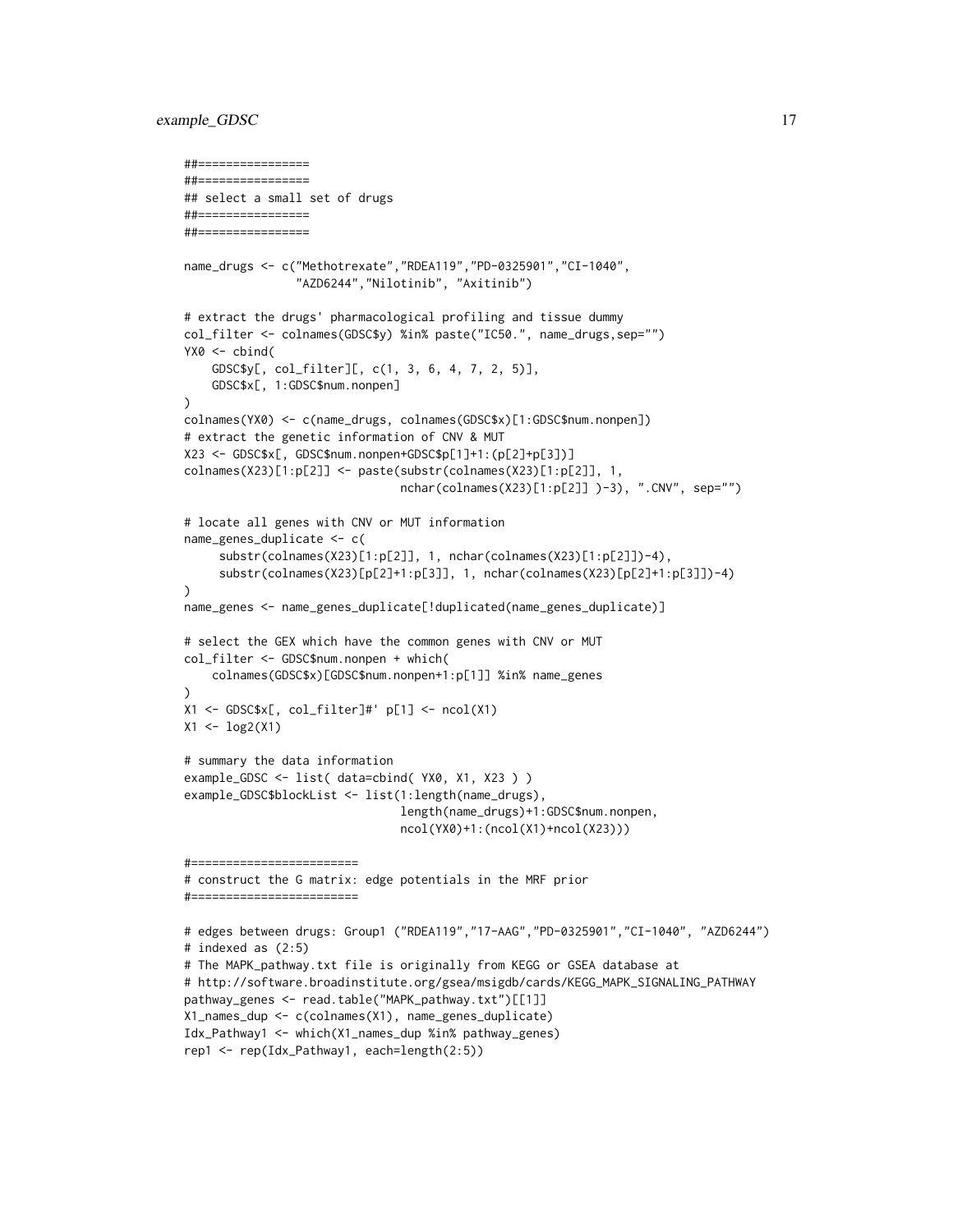```
rep2 <- rep((2:5-1) * sum(p), times=length(Idx_Pathway1))rep3 \leq rep1 + rep2Gmrf_Group1Pathway1 <- t(combn(rep3, 2))
# edges between drugs: Group2 ("Nilotinib","Axitinib") indexed as (6:7)
# delete gene ABL2
Idx_Pathway2 <- which(X1_names_dup %like% "BCR" | X1_names_dup %like% "ABL")[-c(3,5)]
Gmrf_Group2Pathway2 <- t(combn(rep(Idx_Pathway2,each=length(6:7)) +
                               rep((6:7-1)*sum(p),times=length(Idx_Pathway2)), 2))
# edges between the common gene in different data sources
Gmrf_CommonGene <- NULL
list_CommonGene <- list(0)
k < -1for(i in 1:length(name_genes)){
  Idx_CommonGene <- which(c(colnames(X1),name_genes_duplicate) == name_genes[i])
  if(length(Idx_CommonGene) > 1){
  Gmrf_CommonGene <- rbind(Gmrf_CommonGene,t(combn(rep(Idx_CommonGene,each=length(name_drugs))
               + rep((1:length(name_drugs)-1)*sum(p),times=length(Idx_CommonGene)), 2)))
    k < - k+1}
}
Gmrf_duplicate <- rbind( Gmrf_Group1Pathway1, Gmrf_Group2Pathway2, Gmrf_CommonGene )
Gmrf <- Gmrf_duplicate[!duplicated(Gmrf_duplicate),]
example_GDSC$mrfG <- Gmrf
# create the target gene names of the two groups of drugs
targetGenes1 <- matrix(Idx_Pathway1,nrow=1)
colnames(targetGenes1) <- colnames(example_GDSC$data)[seq_along(targetGene$group1)]
targetGenes2 <- matrix(Idx_Pathway2,nrow=1)
colnames(targetGenes2) <- colnames(example_GDSC$data)[seq_along(targetGene$group2)]
targetGene <- list(group1=targetGenes1, group2=targetGenes2)
## Write data file example_GDSC.rda to the user's directory by save()
## End(Not run)
```
fitted.BayesSUR *fitted response values corresponds to the posterior mean estimates*

### Description

Return the fitted response values that correspond to the posterior mean estimates from a "BayesSUR" class object.

<span id="page-17-0"></span>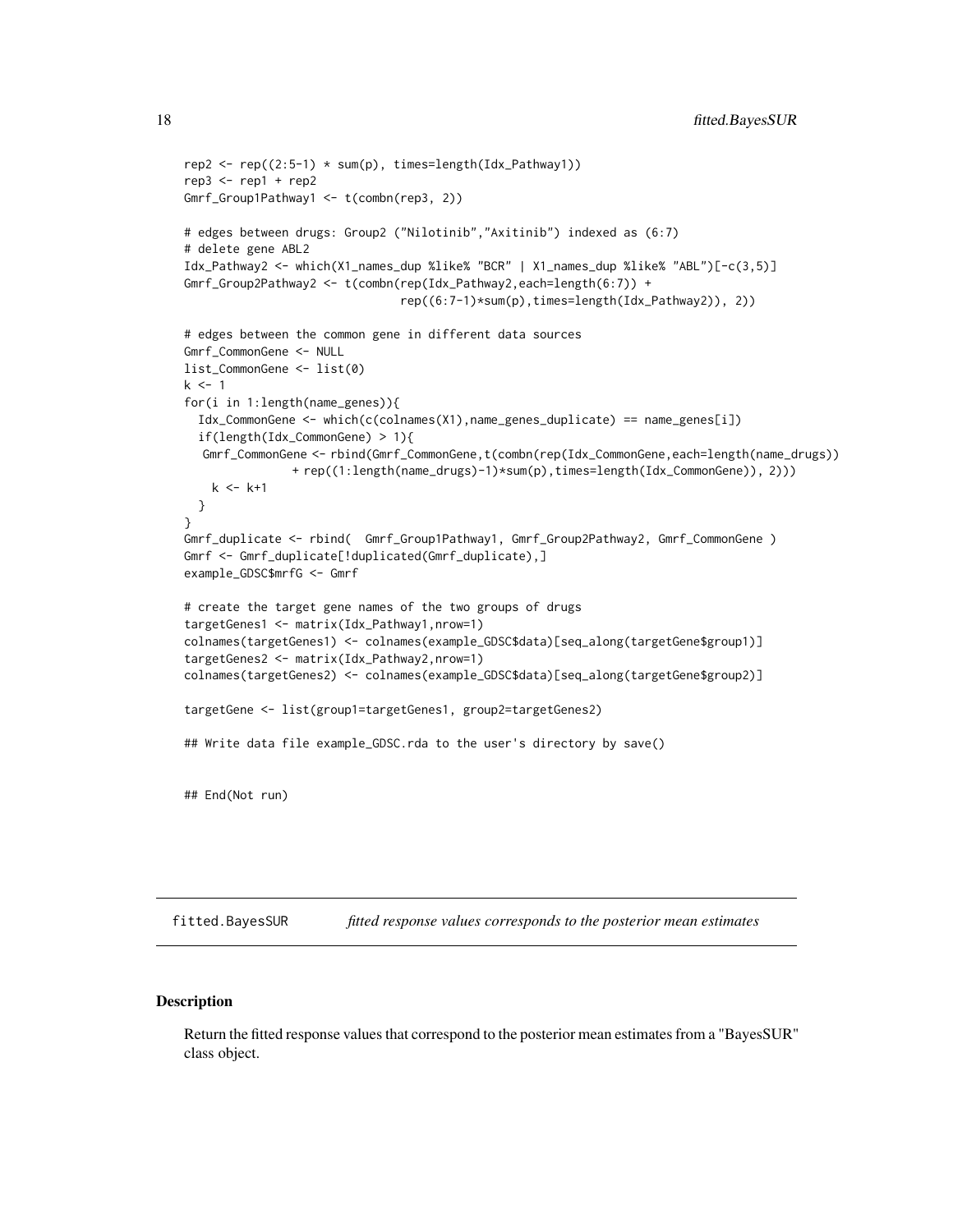# <span id="page-18-0"></span>getEstimator 19

# Usage

```
## S3 method for class 'BayesSUR'
fitted(object, Pmax = 0, ...)
```
# Arguments

| object                  | an object of class "BayesSUR"                                                                                                         |
|-------------------------|---------------------------------------------------------------------------------------------------------------------------------------|
| Pmax                    | threshold that truncates the estimated coefficients based on thresholding the es-<br>timated latent indicator variable. Default is 0. |
| $\cdot$ $\cdot$ $\cdot$ | other arguments                                                                                                                       |

# Value

Fitted values extracted from an object of class "BayesSUR". If the BayesSUR specified data standardization, the fitted values are base based on standardized data.

# Examples

```
data("example_eQTL", package = "BayesSUR")
hyperpar \leftarrow list( a_w = 2, b_w = 5)
set.seed(9173)
fit <- BayesSUR(Y = example_eQTL[["blockList"]][[1]],
                X = example_eQTL[["blockList"]][[2]],
                data = example_eQTL[["data"]], outFilePath = tempdir(),
                nIter = 100, burnin = 50, nChains = 2, gammaPrior = "hotspot",
                hyperpar = hyperpar, tmpFolder = "tmp/" )
## check fitted values
fitted.val <- fitted(fit)
```
#### Description

Extract the posterior mean of the parameters of a "BayesSUR" class object.

```
getEstimator(object, estimator = "gamma", Pmax = 0)
```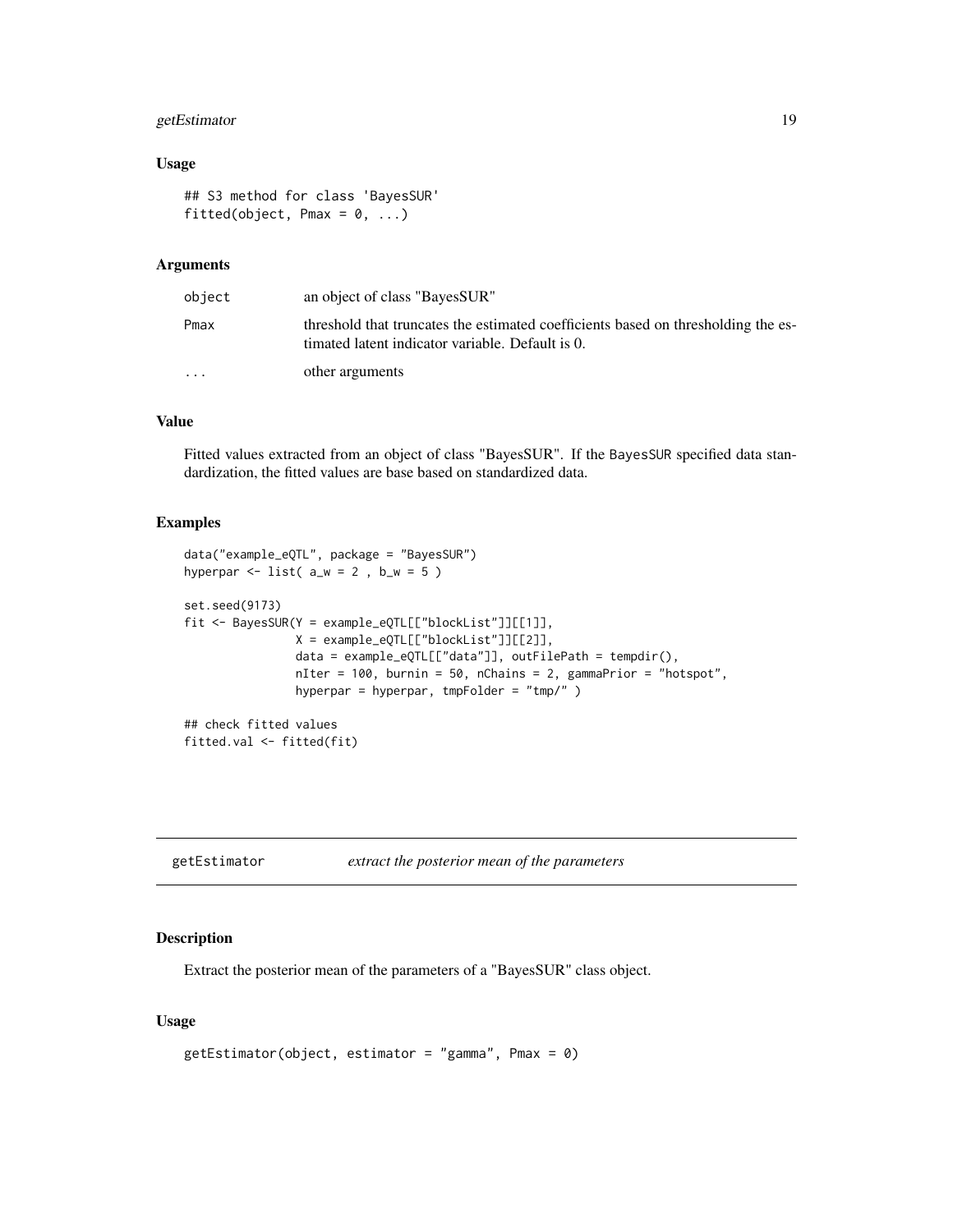<span id="page-19-0"></span>

| object    | an object of class "BayesSUR"                                                                                                                                                                                                                                   |
|-----------|-----------------------------------------------------------------------------------------------------------------------------------------------------------------------------------------------------------------------------------------------------------------|
| estimator | the name of one estimator. Default is the latent indicator estimator "gamma".<br>Other options "beta", "Gy", "CPO" and "logP" correspond the posterior means<br>of coefficient matrix, response graph and conditional predictive ordinate (CPO)<br>respectively |
| Pmax      | threshold that truncate the estimator. Default is 0. If the estimator is beta, then<br>beta is truncated based on the latent indicator matrix shresholding at Pmax                                                                                              |

# Value

Return the one estimator from an object of class "BayesSUR". It is the posterior mean of the latent indicator variable if estimator="gamma", posterior mean of the regression coefficients if estimator="beta", posterior mean of the response graph if estimator="Gy" and the CPO if estimator="CPO",

#### Examples

```
data("example_eQTL", package = "BayesSUR")
hyperpar \le list( a_w = 2, b_w = 5)
set.seed(9173)
fit <- BayesSUR(Y = example_eQTL[["blockList"]][[1]],
                X = example_eQTL[["blockList"]][[2]],
                data = example_eQTL[["data"]], outFilePath = tempdir(),
                nIter = 100, burnin = 50, nChains = 2, gammaPrior = "hotspot",
                hyperpar = hyperpar, tmpFolder = "tmp/" )
## check output
# extract the posterior mean of the coefficients matrix
beta_hat <- getEstimator(fit, estimator="beta")
```
plot.BayesSUR *create a selection of plots for a "BayesSUR" class object*

# Description

Convenience function to create a selection of plots for a "BayesSUR" class object. They are plots of estimators, response graph, network, manhattan and MCMC diagnosis indexed by numbers 1:5.

```
## S3 method for class 'BayesSUR'
plot(x, which = c(1L:4L), ...)
```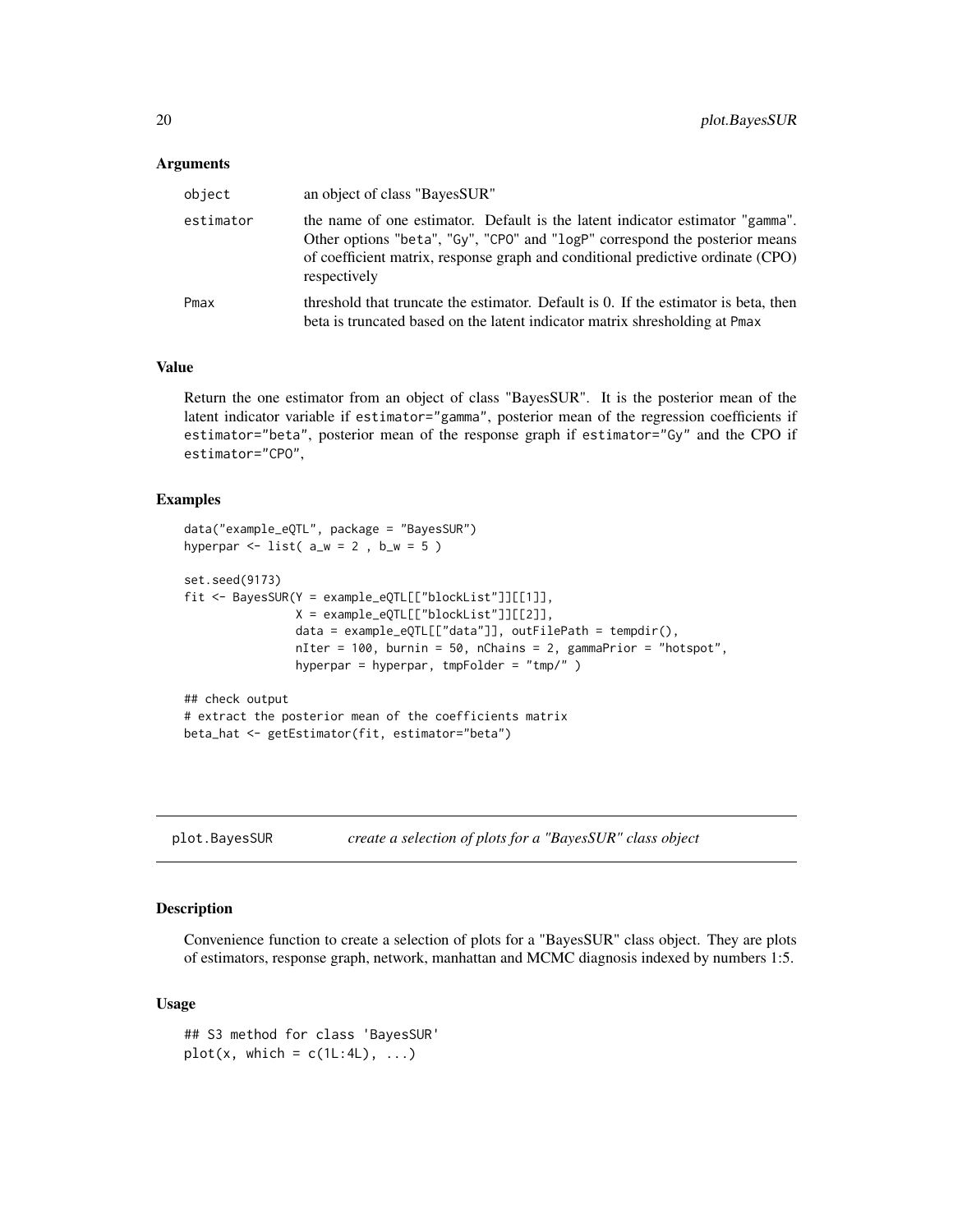#### <span id="page-20-0"></span>plot.CPO 21

#### Arguments

| x         | an object of class "BayesSUR".                                                                                                                                                                                                                           |
|-----------|----------------------------------------------------------------------------------------------------------------------------------------------------------------------------------------------------------------------------------------------------------|
| which     | if a subset of the plots is required, specify a subset of the numbers 1:5 which are<br>plots of estimators, response graph, network, manhattan and MCMC diagnosis,<br>respectively. Default is $c(1L:4L)$ Only $c(1, 4, 5)$ is valid for the HRR models. |
| $\ddotsc$ | other arguments                                                                                                                                                                                                                                          |

#### Examples

```
data("example_eQTL", package = "BayesSUR")
hyperpar = list( a_w = 2 , b_w = 5 )
```

```
set.seed(9173)
fit <- BayesSUR(Y = example_eQTL[["blockList"]][[1]],
               X = example_eQTL[["blockList"]][[2]],
                data = example_eQTL[["data"]], outFilePath = tempdir(),
                nIter = 100, burnin = 0, nChains = 2, gammaPrior = "hotspot",
                hyperpar = hyperpar, tmpFolder = "tmp/" )
```

```
## check output
# Show the interactive plots. Note that it needs at least 2000*(nbloc+1) iterations
# for the diagnosis plots where nbloc=3 by default
```

```
plot(fit)
```
plot.CPO *plot the conditional predictive ordinate*

# Description

Plot the conditional predictive ordinate (CPO) for each individual of a fitted model generated by BayesSUR which is a "BayesSUR" object. CPO is a handy posterior predictive check because it may be used to identify outliers, influential observations, and for hypothesis testing across different non-nested models (Gelfand 1996).

```
## S3 method for class 'CPO'
plot(
  x,
  outlier.mark = TRUE,
  outlier.thresh = 0.01,
  scale.CPO = TRUE,
  x.loc = FALSE,axis.label = NULL,
```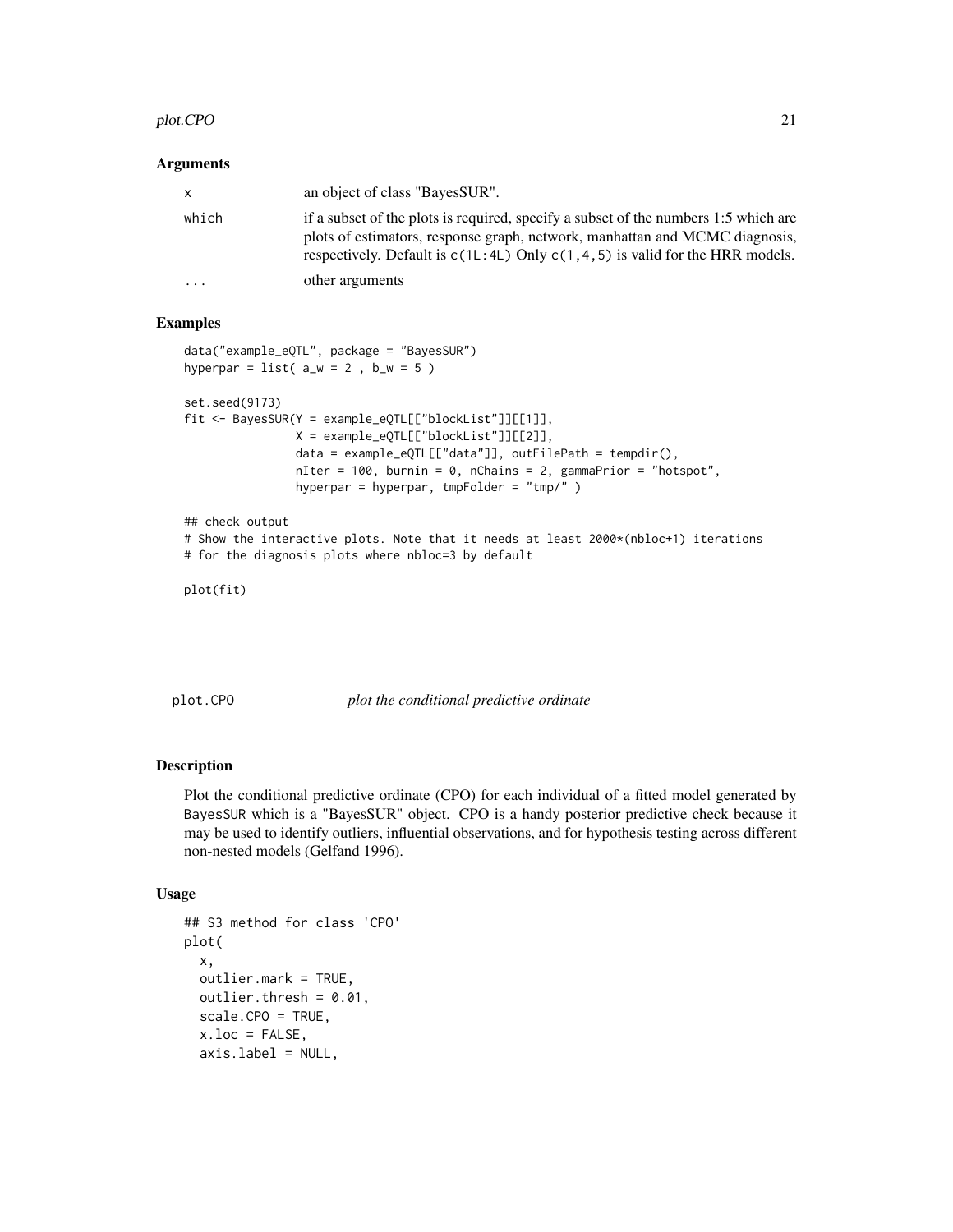```
\text{las} = \emptyset,
  cex. axis = 1,mark.pos = c(0, -0.01),
 mark.color = 2,
 mark.cex = 0.8,
 xlab = "Observations",
 ylab = NULL,
  ...
)
```

| x            | an object of class getEstimator with estimator="CPO"                                                                                                                          |  |
|--------------|-------------------------------------------------------------------------------------------------------------------------------------------------------------------------------|--|
| outlier.mark | mark the outliers with the response names. The default is FALSE                                                                                                               |  |
|              | outlier. thresh threshold for the CPOs. The default is 0.01.                                                                                                                  |  |
| scale.CPO    | scaled CPOs which is divided by their maximum. The default is TRUE                                                                                                            |  |
| x.loc        | a vector of features distance                                                                                                                                                 |  |
| axis.label   | a vector of predictor names which are shown in CPO plot. The default is NULL<br>only showing the indices. The value "auto" show the predictor names from the<br>orginal data. |  |
| las          | graphical parameter of plot.default                                                                                                                                           |  |
| cex.axis     | graphical parameter of plot.default                                                                                                                                           |  |
| mark.pos     | the location of the marked text relative to the point                                                                                                                         |  |
| mark.color   | the color of the marked text. The default color is red.                                                                                                                       |  |
| mark.cex     | the fontsize of the marked text. The default fontsize is 0.8.                                                                                                                 |  |
| xlab         | a title for the x axis                                                                                                                                                        |  |
| ylab         | a title for the y axis                                                                                                                                                        |  |
| $\cdots$     | other arguments                                                                                                                                                               |  |

# Details

The default threshold for the CPOs to detect the outliers is 0.01 by Congdon (2005). It can be tuned by the argument outlier.thresh.

# References

Statisticat, LLC (2013). *Bayesian Inference.* Farmington, CT: Statisticat, LLC.

Gelfand A. (1996). *Model Determination Using Sampling Based Methods*. In Gilks W., Richardson S., Spiegelhalter D. (eds.), Markov Chain Monte Carlo in Practice, pp. 145–161. Chapman & Hall, Boca Raton, FL.

Congdon P. (2005). *Bayesian Models for Categorical Data*. John Wiley & Sons, West Sussex, England.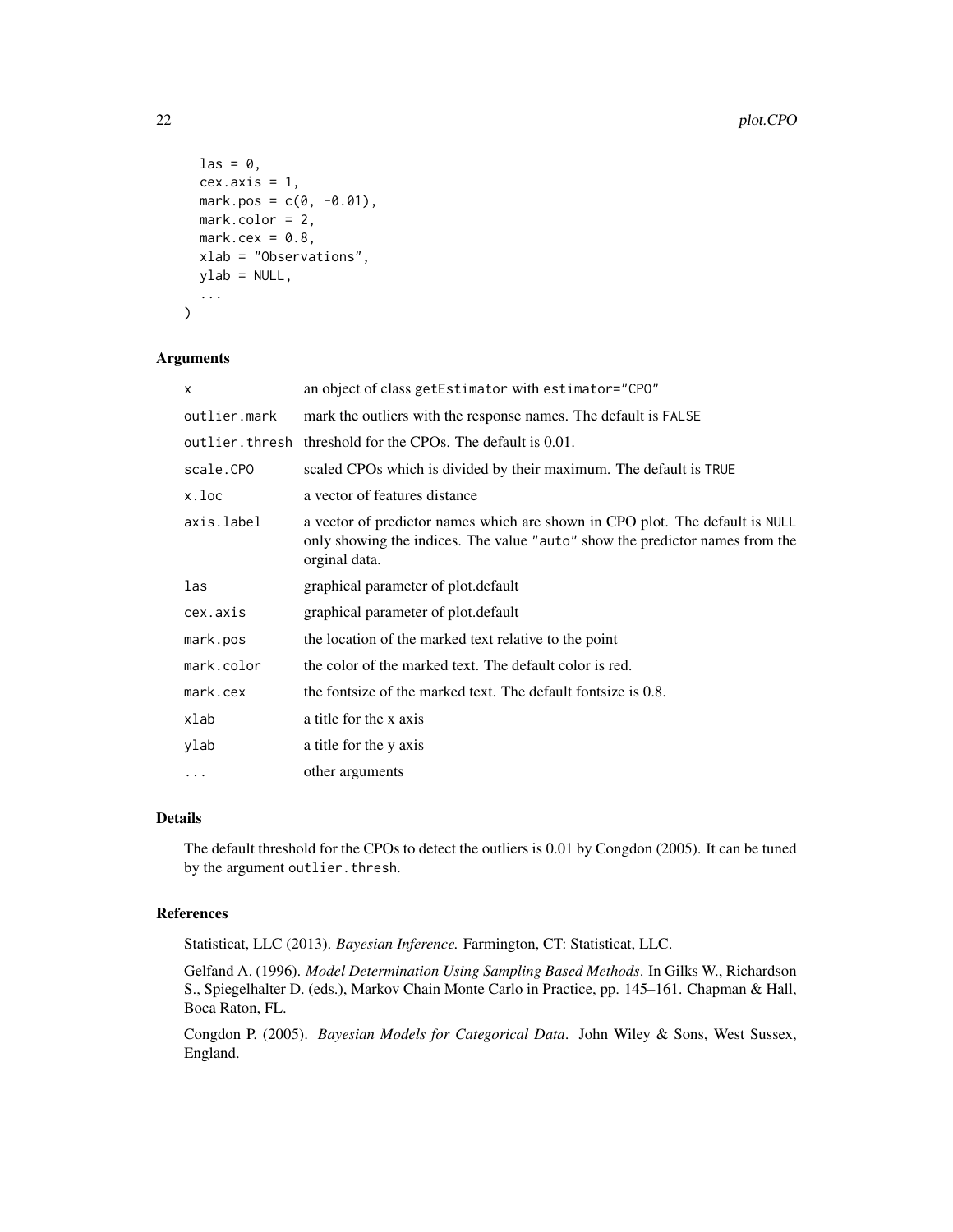# <span id="page-22-0"></span>plot.Estimator 23

#### Examples

```
data("example_eQTL", package = "BayesSUR")
hyperpar \le list( a_w = 2, b_w = 5)
set.seed(9173)
fit <- BayesSUR(Y = example_eQTL[["blockList"]][[1]],
               X = example_eQTL[["blockList"]][[2]],
                data = example_eQTL[["data"]], outFilePath = tempdir(),
                nIter = 100, burnin = 50, nChains = 2, gammaPrior = "hotspot",
                hyperpar = hyperpar, tmpFolder = "tmp/", output_CPO=TRUE)
## check output
# plot the conditional predictive ordinate (CPO)
CPO <- getEstimator(fit, estimator="CPO")
plot(CPO)
```
plot.Estimator *plot the posterior mean estimators*

# Description

Plot the posterior mean estimators from a "BayesSUR" class object, including the coefficients beta, latent indicator variable gamma and graph of responses.

```
## S3 method for class 'Estimator'
plot(
 x,
  estimator = NULL,
  colorScale.gamma = grey((100:0)/100),colorScale.beta = c("blue", "white", "red"),
  legend.cex.axis = 1,
  name.responses = NA,
  name.predictors = NA,
  xlab = "",
 ylab = "",
  fig.tex = FALSE,
  output = "ParamEstimator",
  header = ",
  header.cex = 2,
  tick = FALSE,
 mgp = c(2.5, 1, 0),
  title.beta = paste("Estimator", "$\\hat{\\bm{B}}$"),
  title.gamma = paste("Estimator", "$\\hat{\\mathbf{\\Gamma}}$"),
  title.Gy = paste("Estimator", "$\\hat{\\mathcal{G}}$"),
  cex.main = 1.5,
```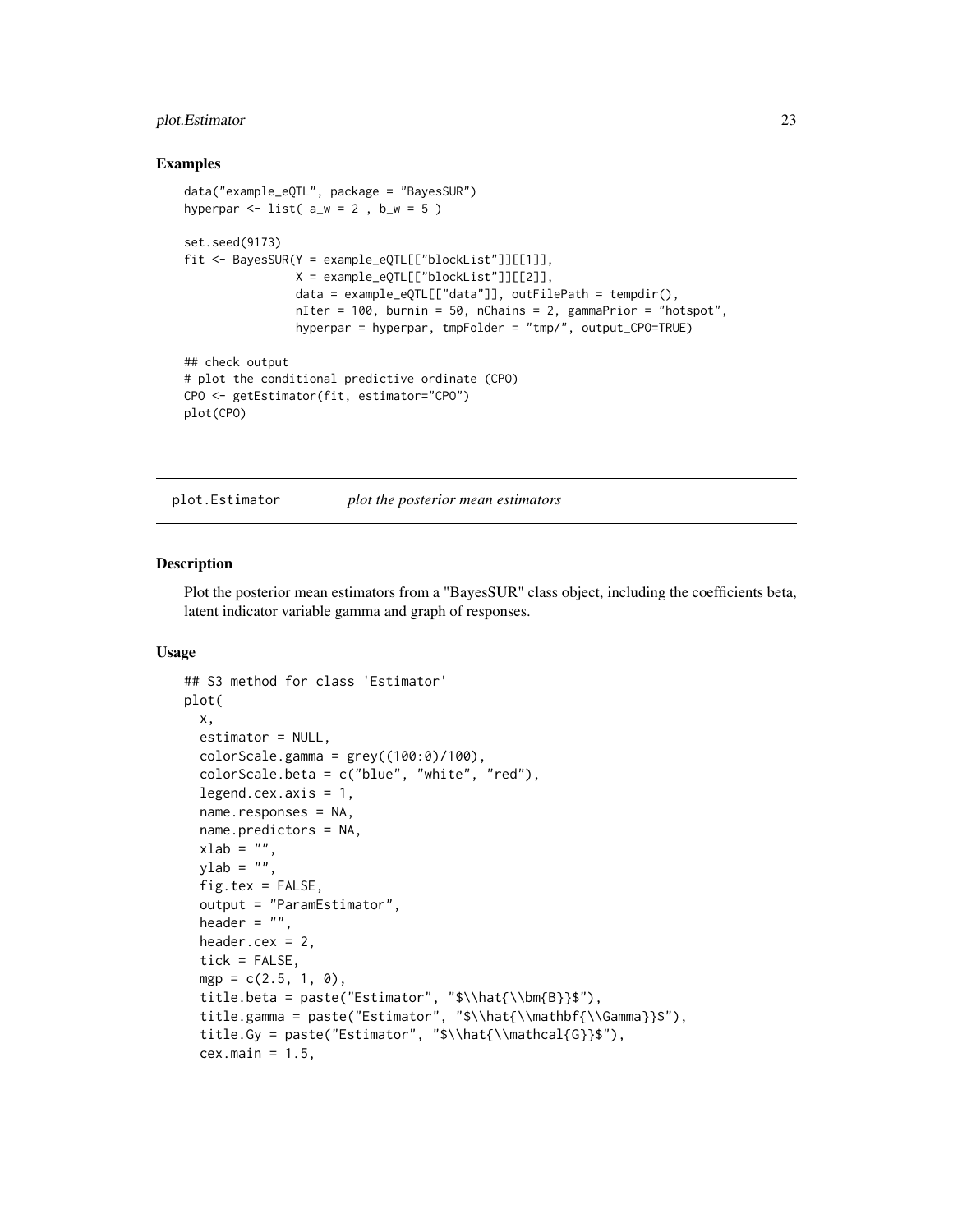...  $\mathcal{L}$ 

# Arguments

| x                | an object of class getEstimator with estimator=c("beta", "gamma", "Gy")                                                                                                         |  |
|------------------|---------------------------------------------------------------------------------------------------------------------------------------------------------------------------------|--|
| estimator        | print the heatmap of estimators. The value "beta" is for the estimated coeffi-<br>cients matrix, "gamma" for the latent indicator matrix and "Gy" for the graph of<br>responses |  |
| colorScale.gamma |                                                                                                                                                                                 |  |
|                  | value palette for gamma                                                                                                                                                         |  |
| colorScale.beta  |                                                                                                                                                                                 |  |
|                  | a vector of three colors for diverging color schemes                                                                                                                            |  |
| legend.cex.axis  |                                                                                                                                                                                 |  |
|                  | magnification of axis annotation relative to cex                                                                                                                                |  |
| name.responses   | a vector of the response names. The default is "NA" only to show the locations.<br>The value "auto" show the response names from the orginal data.                              |  |
| name.predictors  |                                                                                                                                                                                 |  |
|                  | a vector of the predictor names. The default is "NA" only to show the locations.<br>The value "auto" show the predictor names from the orginal data.                            |  |
| xlab             | a title for the x axis                                                                                                                                                          |  |
| ylab             | a title for the y axis                                                                                                                                                          |  |
| fig.tex          | print the figure through LaTex. Default is "FALSE"                                                                                                                              |  |
| output           | the file name of printed figure                                                                                                                                                 |  |
| header           | the main title                                                                                                                                                                  |  |
| header.cex       | size of the main title for all estimators                                                                                                                                       |  |
| tick             | a logical value specifying whether tickmarks and an axis line should be drawn.<br>Default is "FALSE"                                                                            |  |
| mgp              | the margin line (in mex units) for the axis title, axis labels and axis line                                                                                                    |  |
| title.beta       | a title for the printed "beta" if fig. tex=TRUE                                                                                                                                 |  |
| title.gamma      | a title for the printed "gamma" if fig.tex=TRUE                                                                                                                                 |  |
| title.Gy         | a title for the printed "Gy" if fig. tex=TRUE                                                                                                                                   |  |
| cex.main         | size of the title for each estimator                                                                                                                                            |  |
| $\cdots$         | other arguments                                                                                                                                                                 |  |

# Examples

```
data("example_eQTL", package = "BayesSUR")
hyperpar \le list( a_w = 2, b_w = 5)
set.seed(9173)
fit <- BayesSUR(Y = example_eQTL[["blockList"]][[1]],
               X = example_eQTL[["blockList"]][[2]],
               data = example_eQTL[["data"]], outFilePath = tempdir(),
```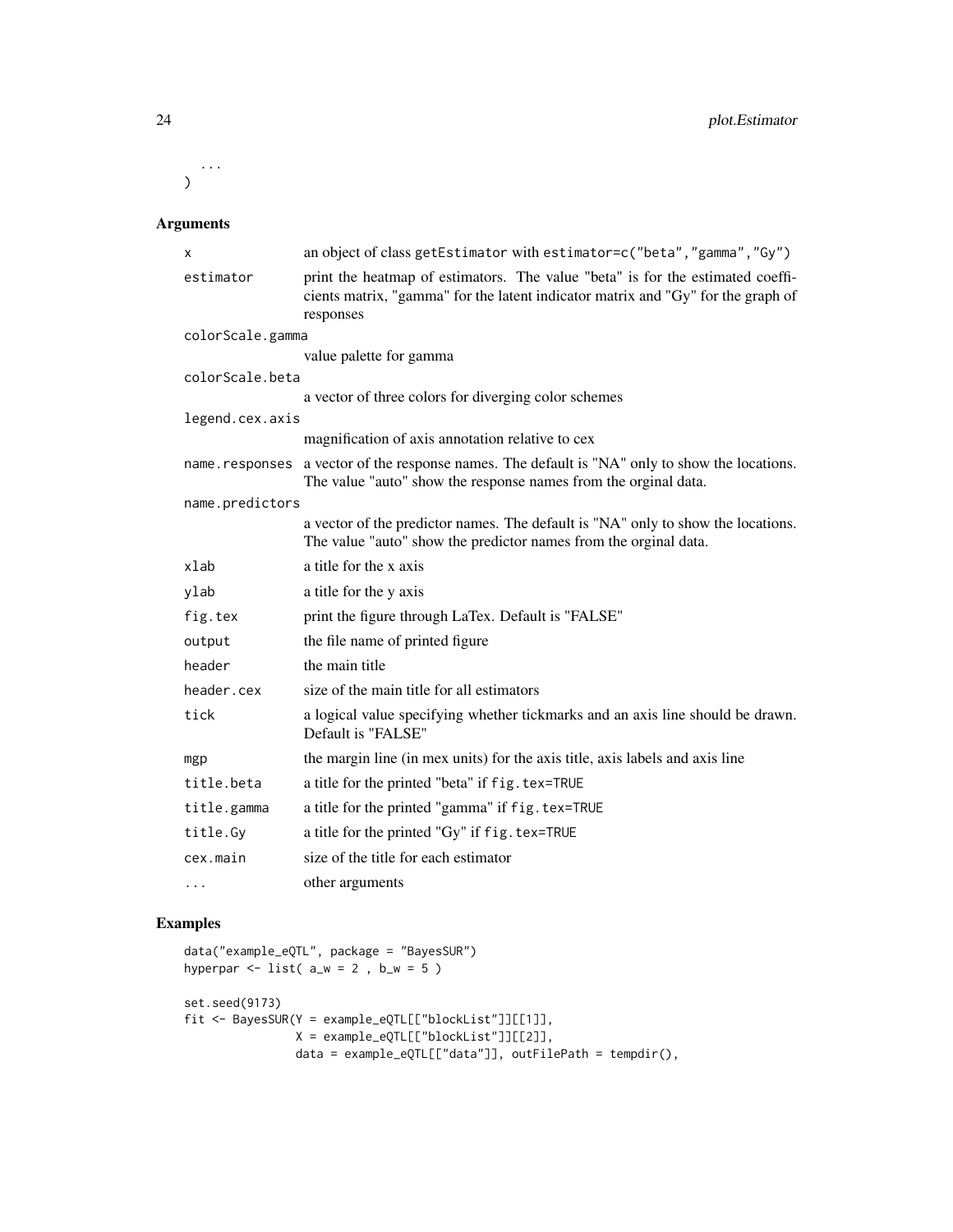# <span id="page-24-0"></span>plot.Manhattan 25

```
nIter = 100, burnin = 50, nChains = 2, gammaPrior = "hotspot",
                hyperpar = hyperpar, tmpFolder = "tmp/" )
## check output
# Plot the estimators from the fitted object
## Not run:
estimators <- getEstimator(fit, estimator = c("beta","gamma","Gy"))
plot(estimators)
#Set up temporary work directory for saving a pdf figure
td <- tempdir()
oldwd <- getwd()
setwd(td)
# Produce authentic math formulas in the graph
plot(estimators, fig.tex = TRUE)
system(paste(getOption("pdfviewer"), "ParamEstimator.pdf"))
setwd(oldwd)
## End(Not run)
```

| plot.Manhattan | plot Manhattan-like plots for marginal posterior inclusion probabili- |
|----------------|-----------------------------------------------------------------------|
|                | ties (mPIP) and numbers of responses of association for predictors    |

### Description

Plot Manhattan-like plots for marginal posterior inclusion probabilities (mPIP) and numbers of responses of association for predictors of a "BayesSUR" class object.

```
## S3 method for class 'Manhattan'
plot(
  x,
 which = c(1, 2),
  x.loc = FALSE,
  axis.label = "auto",
  mark.responses = NULL,
  xlab1 = "Predictors",
 ylab1 = "mPIP",xlab2 = "Predictors",
  ylab2 = "No. of responses",
  threshold = 0.5,
  \text{las} = 0.
  cex. axis = 1,mark.pos = c(0, 0),
  mark.color = 2,
```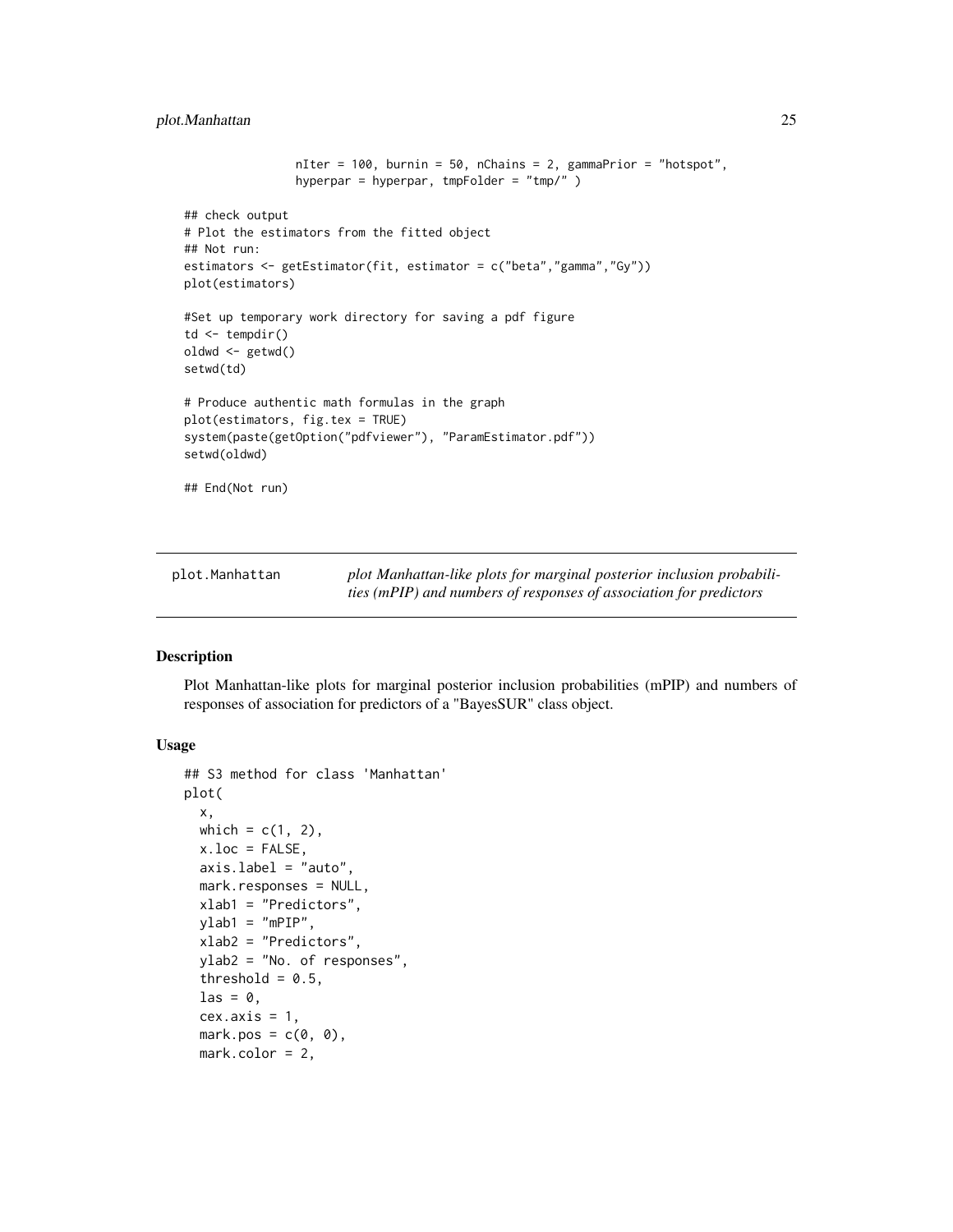```
mark.cex = 0.8,
  header = ",
  ...
\mathcal{L}
```

| X           | an object of class getEstimator with estimator="gamma"                                                                                                                                                                                 |
|-------------|----------------------------------------------------------------------------------------------------------------------------------------------------------------------------------------------------------------------------------------|
| which       | if it's value "1" showing the Manhattan-like plot of the marginal posterior inclu-<br>sion probabilities (mPIP). If it's value "2" showing the Manhattan-like plot of<br>the number of responses. The default is to show both figures. |
| x.loc       | a vector of features distance                                                                                                                                                                                                          |
| axis.label  | a vector of predictor names which are shown in the Manhattan-like plot. The<br>value "NULL" only showing the indices. The default "auto" show the predictor<br>names from the orginal data.                                            |
|             | mark. responses a vector of response names which are shown in the Manhattan-like plot for the<br>mPIP                                                                                                                                  |
| xlab1       | a title for the x axis of Manhattan-like plot for the mPIP                                                                                                                                                                             |
| ylab1       | a title for the y axis of Manhattan-like plot for the mPIP                                                                                                                                                                             |
| $x$ lab $2$ | a title for the x axis of Manhattan-like plot for the numbers of responses                                                                                                                                                             |
| ylab2       | a title for the y axis of Manhattan-like plot for the numbers of responses                                                                                                                                                             |
| threshold   | threshold for showing number of response variables significantly associated with<br>each feature                                                                                                                                       |
| las         | graphical parameter of plot.default                                                                                                                                                                                                    |
| cex.axis    | graphical parameter of plot.default                                                                                                                                                                                                    |
| mark.pos    | the location of the marked text relative to the point                                                                                                                                                                                  |
| mark.color  | the color of the marked text. The default color is red.                                                                                                                                                                                |
| mark. cex   | the fontsize of the marked text. The default fontsize is 0.8.                                                                                                                                                                          |
| header      | the main title                                                                                                                                                                                                                         |
| $\cdots$    | other arguments                                                                                                                                                                                                                        |

# Examples

```
data("example_eQTL", package = "BayesSUR")
hyperpar \le list( a_w = 2, b_w = 5)
set.seed(9173)
fit <- BayesSUR(Y = example_eQTL[["blockList"]][[1]],
               X = example_eQTL[["blockList"]][[2]],
               data = example_eQTL[["data"]], outFilePath = tempdir(),
               nIter = 100, burnin = 50, nChains = 2, gammaPrior = "hotspot",
               hyperpar = hyperpar, tmpFolder = "tmp/" )
## check output
```
# show the Manhattan-like plots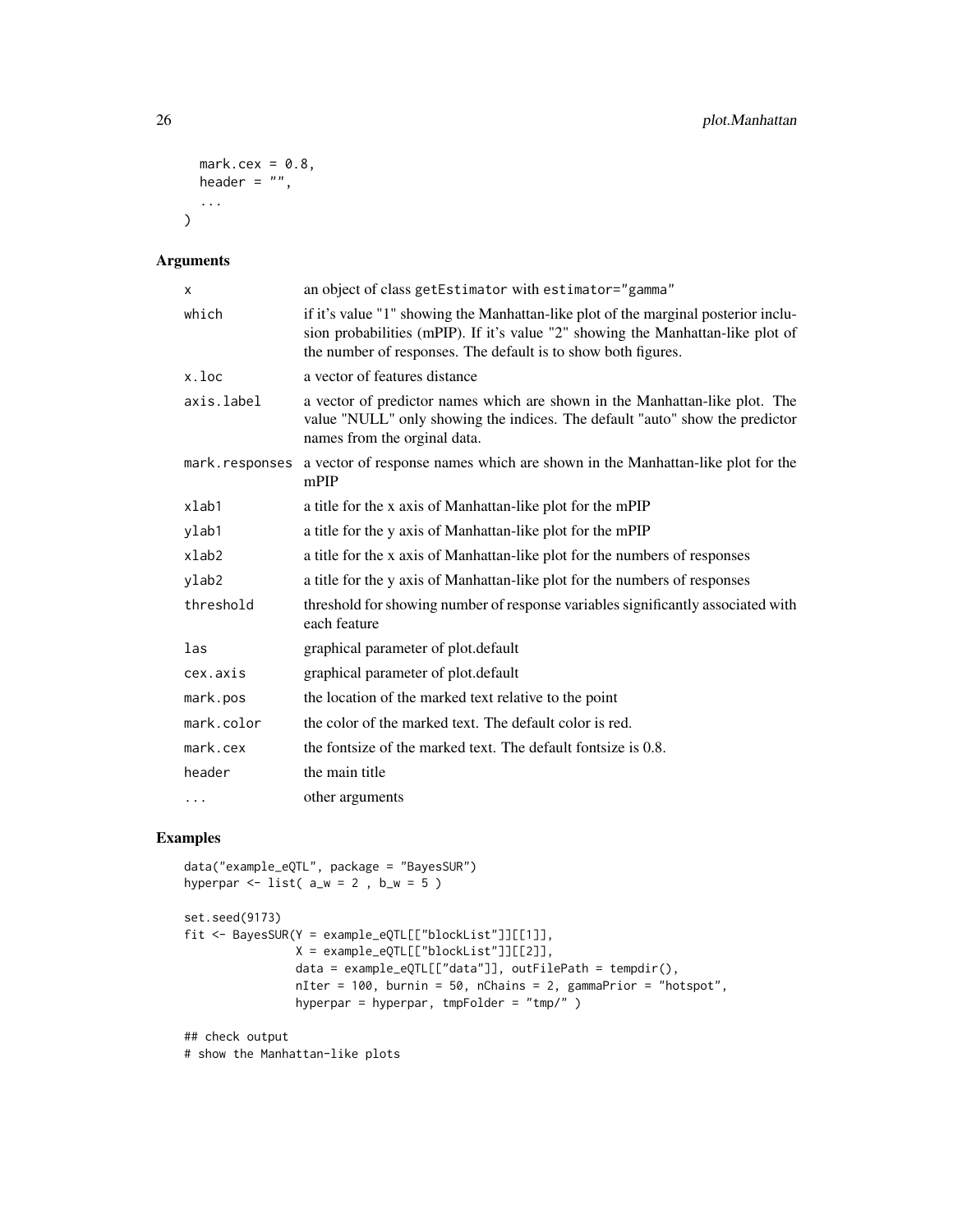```
gamma <- getEstimator(fit, estimator="gamma")
plot(gamma)
```
plot.MCMCdiag *show trace plots and diagnostic density plots*

# Description

Show trace plots and diagnostic density plots of a fitted model object of class "BayesSUR".

# Usage

## S3 method for class 'MCMCdiag'  $plot(x, nbloc = 3, HIWg = NULL, header = "", ...)$ 

# Arguments

| $\mathsf{x}$ | an object of class getEstimator with estimator="logP"                                                                                                                                                                                                                                                                                  |
|--------------|----------------------------------------------------------------------------------------------------------------------------------------------------------------------------------------------------------------------------------------------------------------------------------------------------------------------------------------|
| nbloc        | number of splits for the last half iterations after substracting burn-in length                                                                                                                                                                                                                                                        |
| HIWg         | diagnostic plot of the response graph. Default is NULL. HIW="degree" prints the<br>diagnostic of the degrees of response nodes. HIW="edges" prints the diagnostic<br>of every edge between two responses. HIW="lik" prints the diagnostic of the<br>posterior likelihoods of the hyperparameters related to the response relationships |
| header       | the main title                                                                                                                                                                                                                                                                                                                         |
| $\cdots$     | other arguments for the plots of the log-likelihood and model size                                                                                                                                                                                                                                                                     |

# Examples

plot(MCMCdiag)

```
data("example_eQTL", package = "BayesSUR")
hyperpar \le list( a_w = 2, b_w = 5)
set.seed(9173)
fit <- BayesSUR(Y = example_eQTL[["blockList"]][[1]],
               X = example_eQTL[["blockList"]][[2]],
                data = example_eQTL[["data"]], outFilePath = tempdir(),
                nIter = 100, burnin = 50, nChains = 2, gammaPrior = "hotspot",
                hyperpar = hyperpar, tmpFolder = "tmp/" )
## check output
MCMCdiag <- getEstimator(fit, estimator = "logP")
```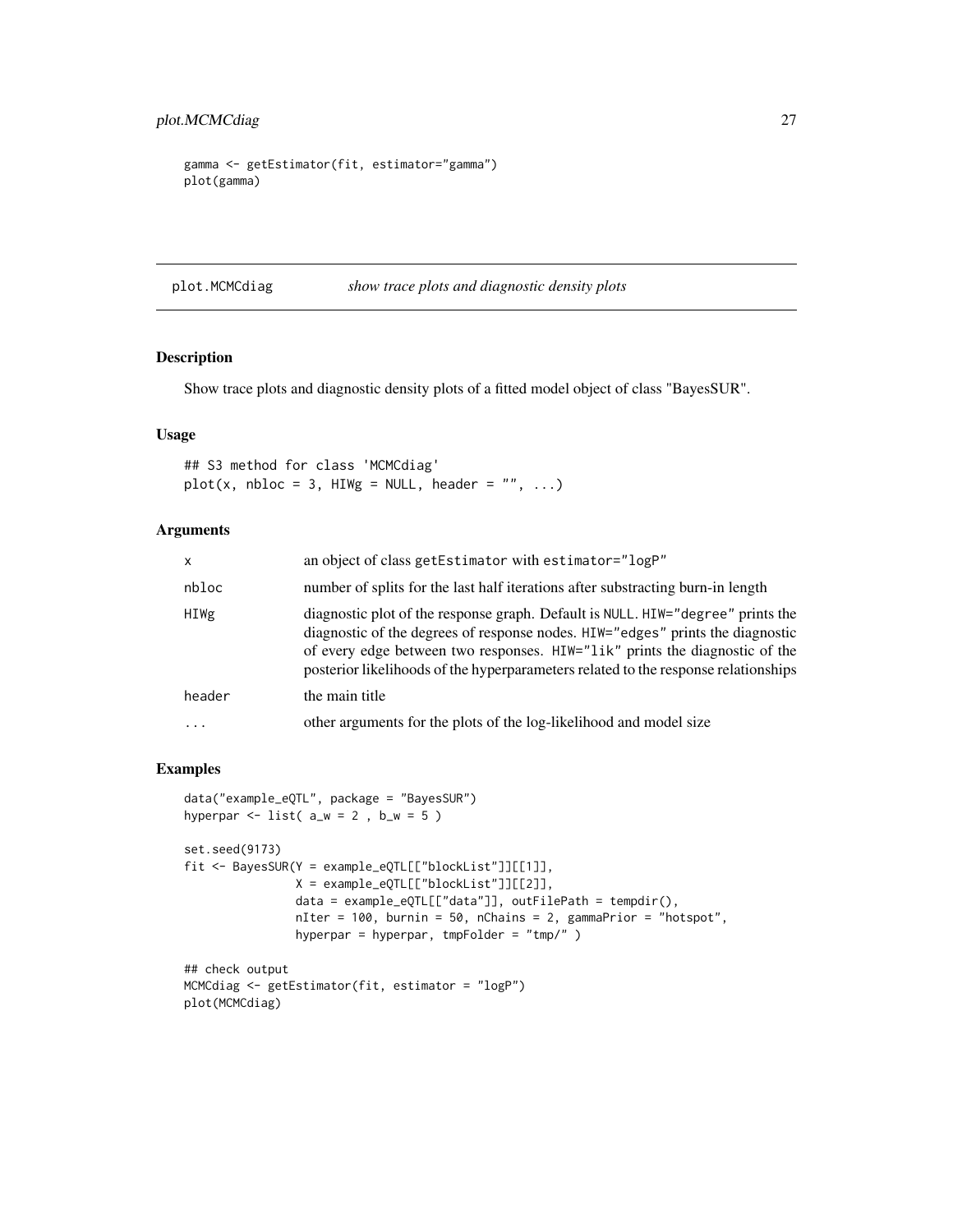<span id="page-27-0"></span>

# Description

Plot the network representation of the associations between responses and predictors, based on the estimated gamma matrix and graph of responses from a "BayesSUR" class object.

#### Usage

```
## S3 method for class 'Network'
plot(
 x,
  includeResponse = NULL,
 excludeResponse = NULL,
  includePredictor = NULL,
  excludePredictor = NULL,
 MatrixGamma = NULL,
 PmaxPredictor = 0.5,
 PmaxResponse = 0.5,
  nodesizePredictor = 2,
  nodesizeResponse = 15,
  no.isolates = FALSE,
  lineup = 1.2,
  gray.alpha = 0.6,
  edgewith.response = 5,
  edgewith.predictor = 2,
  edge.weight = FALSE,
  label.predictor = NULL,
  label.response = NULL,
  color.predictor = NULL,
  color.response = NULL,
  name.predictors = NULL,
  name.responses = NULL,
  vertex.frame.color = NA,
  layoutInCircle = FALSE,
  header = ",
  ...
)
```
#### Arguments

x an object of class getEstimator with estimator=c("gamma","Gy") includeResponse

A vector of the response names which are shown in the network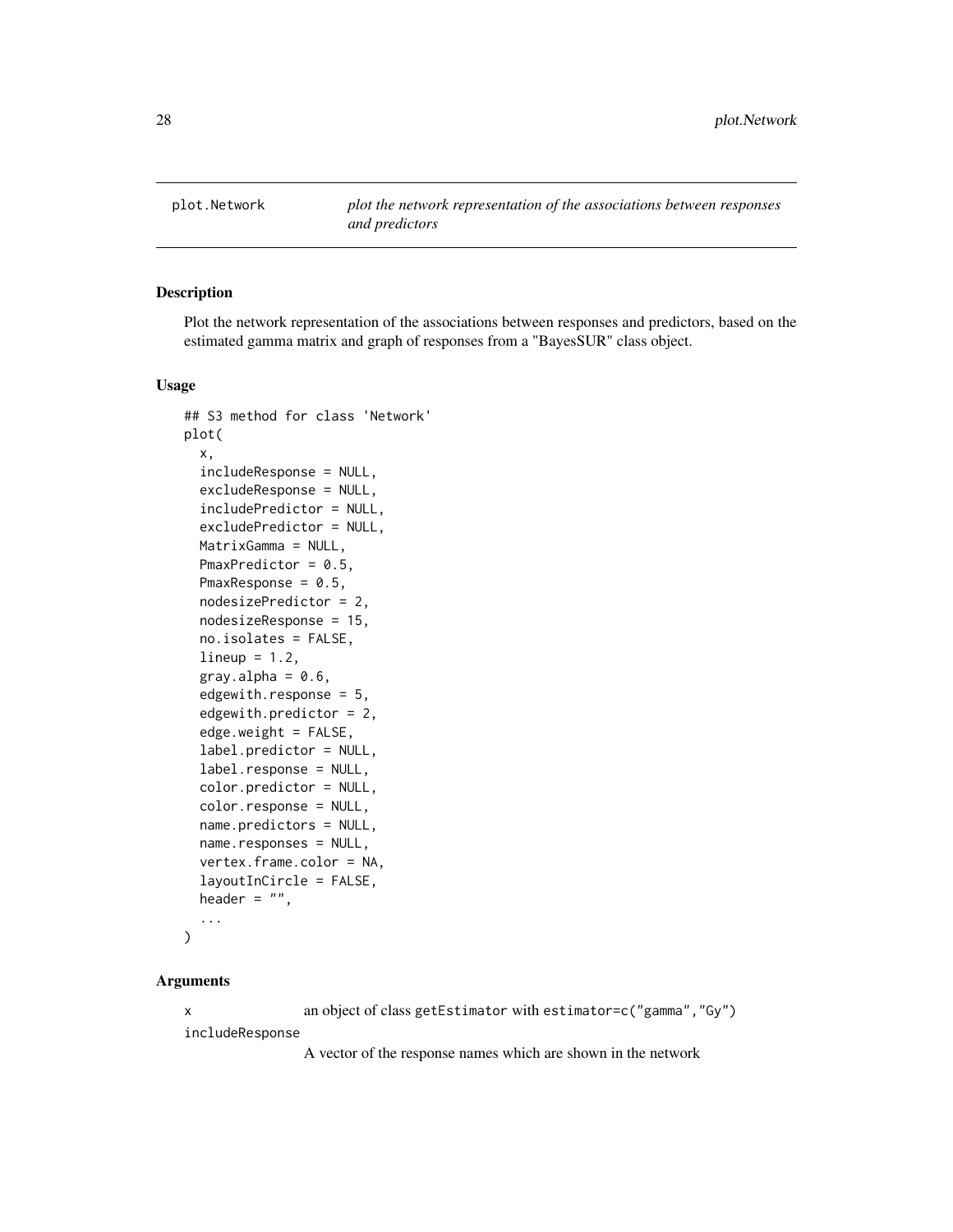| excludeResponse    |                                                                                                                                                                 |  |
|--------------------|-----------------------------------------------------------------------------------------------------------------------------------------------------------------|--|
|                    | A vector of the response names which are not shown in the network                                                                                               |  |
| includePredictor   |                                                                                                                                                                 |  |
|                    | A vector of the predictor names which are shown in the network                                                                                                  |  |
| excludePredictor   | A vector of the predictor names which are not shown in the network                                                                                              |  |
|                    |                                                                                                                                                                 |  |
| MatrixGamma        | A matrix or dataframe of the latent indicator variable. Default is NULL and to<br>extrate it from object of class inheriting from an object of class "BayesSUR" |  |
| PmaxPredictor      | cutpoint for thresholding the estimated latent indicator variable. Default is 0.5                                                                               |  |
| PmaxResponse       | cutpoint for thresholding the learning structure matrix of multiple response vari-<br>ables. Default is 0.5                                                     |  |
| nodesizePredictor  |                                                                                                                                                                 |  |
|                    | node size of Predictors in the output graph. Default is 15                                                                                                      |  |
| nodesizeResponse   | node size of response variables in the output graph. Default is 25                                                                                              |  |
|                    |                                                                                                                                                                 |  |
| no.isolates        | remove isolated nodes from responses graph and Full graph, may get problem if<br>there are also isolated Predictors                                             |  |
| lineup             | A ratio of the heights between responses' area and Predictors'                                                                                                  |  |
| gray.alpha         | the opacity. The default is 0.6                                                                                                                                 |  |
| edgewith.response  |                                                                                                                                                                 |  |
|                    | the edge width betwen response nodes                                                                                                                            |  |
| edgewith.predictor |                                                                                                                                                                 |  |
|                    | the edge width betwen the predictor and response node                                                                                                           |  |
| edge.weight        | draw weighted edges after thresholding at 0.5. The defaul value FALSE is not to<br>draw weigthed edges                                                          |  |
| label.predictor    |                                                                                                                                                                 |  |
|                    | A vector of the names of predictors                                                                                                                             |  |
|                    | label. response A vector of the names of response variables                                                                                                     |  |
| color.predictor    |                                                                                                                                                                 |  |
|                    | color of the predictor nodes                                                                                                                                    |  |
|                    | color.response color of the reponse nodes                                                                                                                       |  |
| name.predictors    |                                                                                                                                                                 |  |
|                    | a subtitle for the predictors                                                                                                                                   |  |
|                    | name.responses a subtitle for the responses                                                                                                                     |  |
| vertex.frame.color |                                                                                                                                                                 |  |
|                    | The color of the frame of the vertices. If you don't want vertices to have a frame,<br>supply NA as the color name                                              |  |
|                    | layout InCircle place vertices on a circle, in the order of their vertex ids. The default is FALSE                                                              |  |
| header             | the main title                                                                                                                                                  |  |
| .                  | other arguments                                                                                                                                                 |  |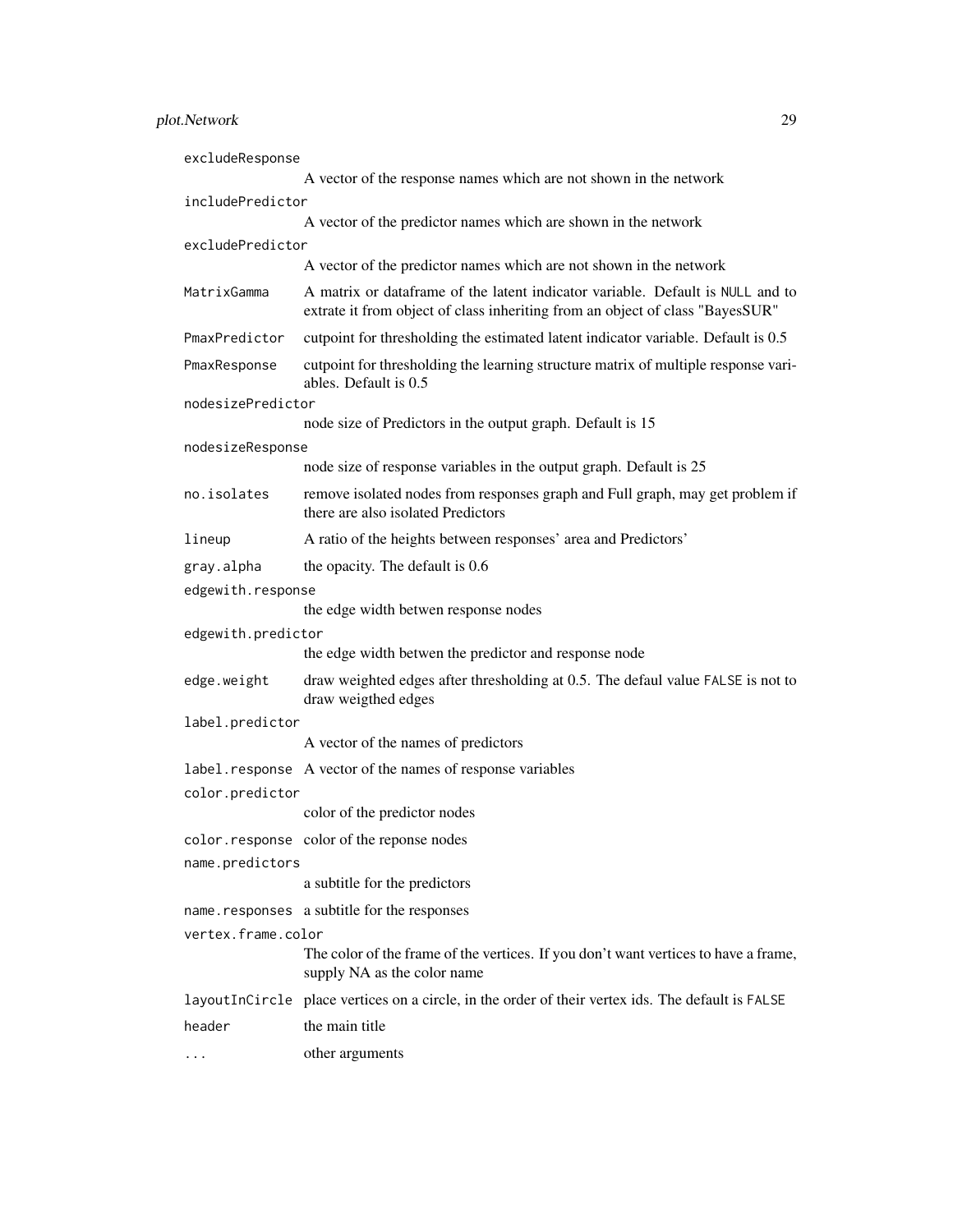#### Examples

```
data("example_eQTL", package = "BayesSUR")
hyperpar \le list( a_w = 2, b_w = 5)
set.seed(9173)
fit <- BayesSUR(Y = example_eQTL[["blockList"]][[1]],
               X = example_eQTL[["blockList"]][[2]],
                data = example_eQTL[["data"]], outFilePath = tempdir(),
                nIter = 100, burnin = 50, nChains = 2, gammaPrior = "hotspot",
                hyperpar = hyperpar, tmpFolder = "tmp/" )## check output
# show the Network representation of the associations between responses and features
network <- getEstimator(fit, estimator = c("gamma","Gy"))
plot(network)
```
plot.ResponseGraph *plot the estimated graph for multiple response variables*

# Description

Plot the estimated graph for multiple response variables from a "BayesSUR" class object.

# Usage

```
## S3 method for class 'ResponseGraph'
plot(
  x,
 PmaxResponse = 0.5,
 PtrueResponse = NULL,
  name.responses = NA,
  edge. weight = FALSE,label.color = "black",
  node.size = 30,node.color = "dodgerblue",
  ...
)
```
#### Arguments

| $\mathsf{x}$  | an object of class getEstimator with estimator="Gy"                                                                                                        |
|---------------|------------------------------------------------------------------------------------------------------------------------------------------------------------|
| PmaxResponse  | cutpoint for thresholding the learning structure matrix of multiple response vari-<br>ables. Default is 0.5                                                |
| PtrueResponse | true adjacency matrix for the structure of multiple response variables                                                                                     |
|               | name responses A vector for the node names. The default is "NA" only to show the locations.<br>Value "auto" show the response names from the orginal data. |

<span id="page-29-0"></span>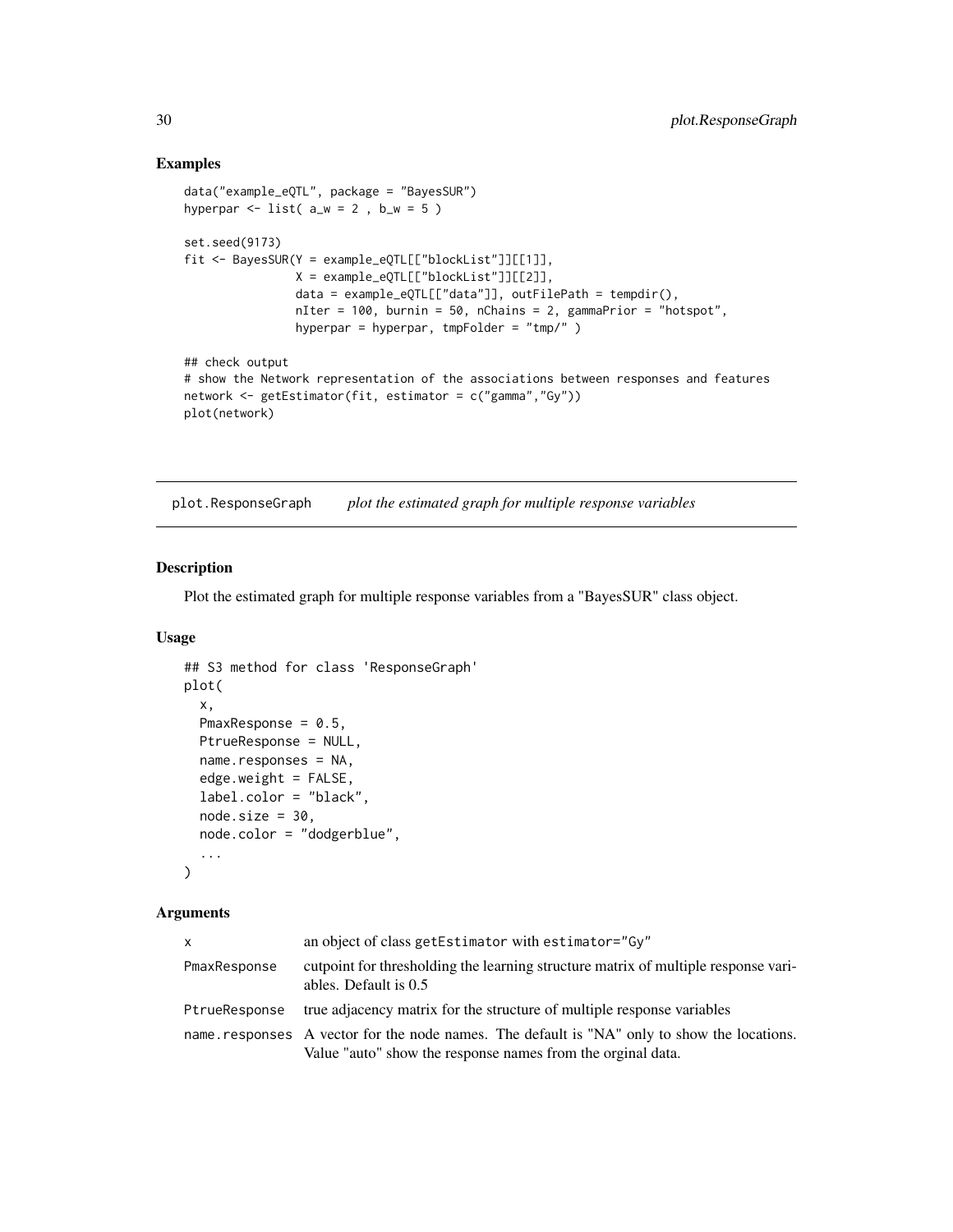# <span id="page-30-0"></span>predict.BayesSUR 31

| edge.weight | draw weighted edges after thresholding at 0.5. The defaul value "FALSE" is not<br>to draw weigthed edges |
|-------------|----------------------------------------------------------------------------------------------------------|
| label.color | label color. Default is "black"                                                                          |
| node.size   | node size. Default is 30                                                                                 |
| node.color  | node color. Default is "dodgerblue"                                                                      |
| $\cdots$    | other arguments                                                                                          |

# Examples

```
data("example_eQTL", package = "BayesSUR")
hyperpar \le list( a_w = 2, b_w = 5)
set.seed(9173)
fit <- BayesSUR(Y = example_eQTL[["blockList"]][[1]],
                X = example_eQTL[["blockList"]][[2]],
                data = example_eQTL[["data"]], outFilePath = tempdir(),
                nIter = 100, burnin = 50, nChains = 2, gammaPrior = "hotspot",
                hyperpar = hyperpar, tmpFolder = "tmp/" )
## check output
```

```
# show the graph relationship between responses
Gy \leftarrow getEstimator(fit, estimator = "Gy")plot(Gy)
```

| predict.BayesSUR | predict responses corresponding to the posterior mean of the coeffi-<br>cients, return posterior mean of coefficients or indices of nonzero co- |
|------------------|-------------------------------------------------------------------------------------------------------------------------------------------------|
|                  | efficients                                                                                                                                      |

# Description

Predict responses corresponding to the posterior mean of the coefficients, return posterior mean of coefficients or indices of nonzero coefficients of a "BayesSUR" class object.

```
## S3 method for class 'BayesSUR'
predict(
  object,
  newx,
  type = c("response", "coefficients", "nonzero"),
  Pmax = \theta,
  ...
\mathcal{L}
```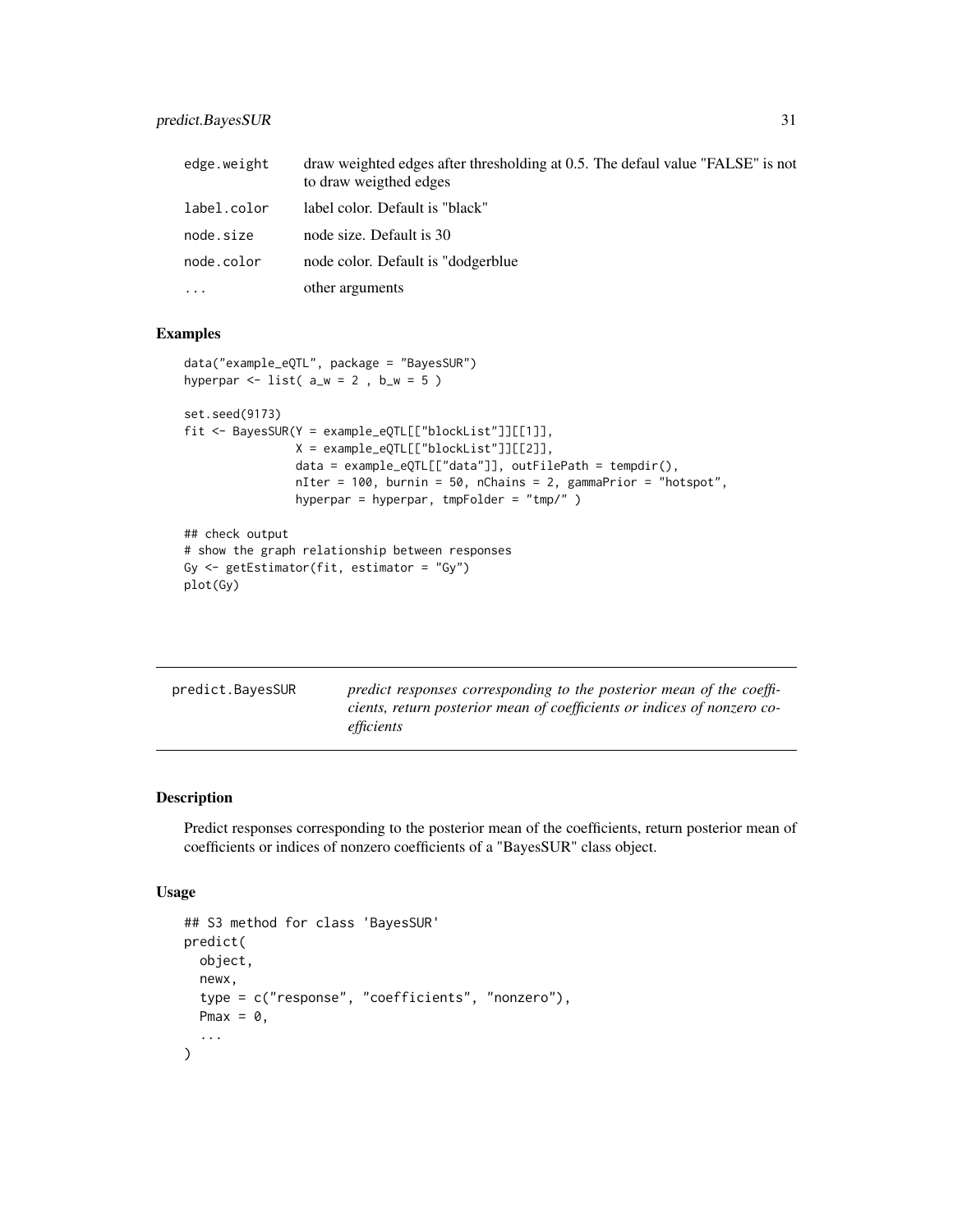<span id="page-31-0"></span>

| object | an object of class "BayesSUR"                                                                                                                                                                                                                                                                                                                                                                           |
|--------|---------------------------------------------------------------------------------------------------------------------------------------------------------------------------------------------------------------------------------------------------------------------------------------------------------------------------------------------------------------------------------------------------------|
| newx   | Matrix of new values for x at which predictions are to be made. Must be a matrix                                                                                                                                                                                                                                                                                                                        |
| type   | Type of prediction required. Type "response" gives the fitted responses. Type<br>"coefficients" computes the coefficients truncated the estimated coefficients based<br>on thresholding the estimated latent indicator variable at Pmax. Type "nonzero"<br>returns a list of the indices of the nonzero coefficients corresponding to the esti-<br>mated latent indicator variable thresholding at Pmax |
| Pmax   | threshold that truncates the estimated coefficients based on thresholding the es-<br>timated latent indicator variable. Default is 0.                                                                                                                                                                                                                                                                   |
| .      | other arguments                                                                                                                                                                                                                                                                                                                                                                                         |

#### Value

Predicted values extracted from an object of class "BayesSUR". If the BayesSUR specified data standardization, the fitted values are base based on standardized data.

# Examples

```
data("example_eQTL", package = "BayesSUR")
hyperpar \le list( a_w = 2, b_w = 5)
set.seed(9173)
fit <- BayesSUR(Y = example_eQTL[["blockList"]][[1]],
                X = example_eQTL[["blockList"]][[2]],
                data = example_eQTL[["data"]], outFilePath = tempdir(),
                nIter = 100, burnin = 50, nChains = 2, gammaPrior = "hotspot",
                hyperpar = hyperpar, tmpFolder = "tmp/" )
## check prediction
predict.val <- predict(fit, newx=example_eQTL[["blockList"]][[2]])
```

| print.BayesSUR | print a short summary of the Bayesian Seemingly Unrelated Regres- |
|----------------|-------------------------------------------------------------------|
|                | sions Fits                                                        |

# Description

Print a short summary of a "BayesSUR" class object. It includes the argument matching information, number of selected predictors based on thresholding the posterior mean of the latent indicator variable at 0.5 by default.

```
## S3 method for class 'BayesSUR'
print(x, Pmax = 0.5, ...)
```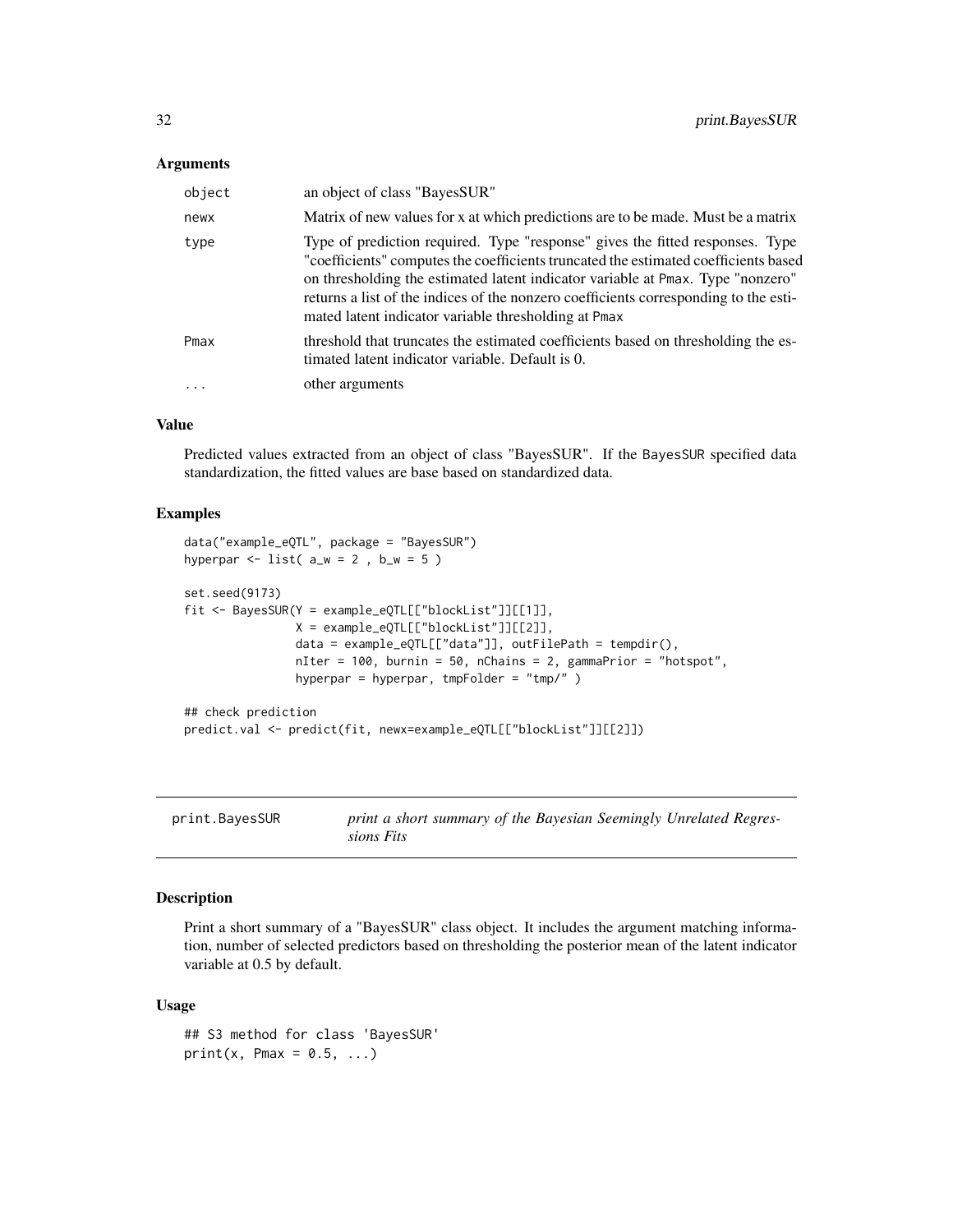<span id="page-32-0"></span>

| X        | an object of class "BayesSUR"                                                                                                          |
|----------|----------------------------------------------------------------------------------------------------------------------------------------|
| Pmax     | threshold that truncates the estimated coefficients based on thresholding the es-<br>timated latent indicator variable. Default is 0.5 |
| $\cdots$ | other arguments                                                                                                                        |

#### Value

Return a short summary from an object of class "BayesSUR", including the number of selected predictors with mPIP>Pmax and the expected log pointwise predictive density estimates (i.e., elpd.LOO and elpd.WAIC).

## Examples

```
data("example_eQTL", package = "BayesSUR")
hyperpar = list(a_w = 2, b_w = 5)
set.seed(9173)
fit <- BayesSUR(Y = example_eQTL[["blockList"]][[1]],
                X = example_eQTL[["blockList"]][[2]],
                data = example_eQTL[["data"]], outFilePath = tempdir(),
                nIter = 100, burnin = 50, nChains = 2, gammaPrior = "hotspot",
                hyperpar = hyperpar, tmpFolder = "tmp/", output_CPO=TRUE)
## check output
# show the print information
print(fit)
```
summary.BayesSUR *summarizing Bayesian Seemingly Unrelated Regressions Fits*

# Description

Summary method for class "BayesSUR". It includes the argument matching information, Top predictors/responses on average mPIP across all responses/predictors, elpd estimates, MCMC specification, model specification and hyper-parameters. The summarized number of the selected variable corresponds to the posterior mean of the latent indicator variable thresholding at 0.5 by default.

```
## S3 method for class 'BayesSUR'
summary(object, Pmax = 0.5, ...)
```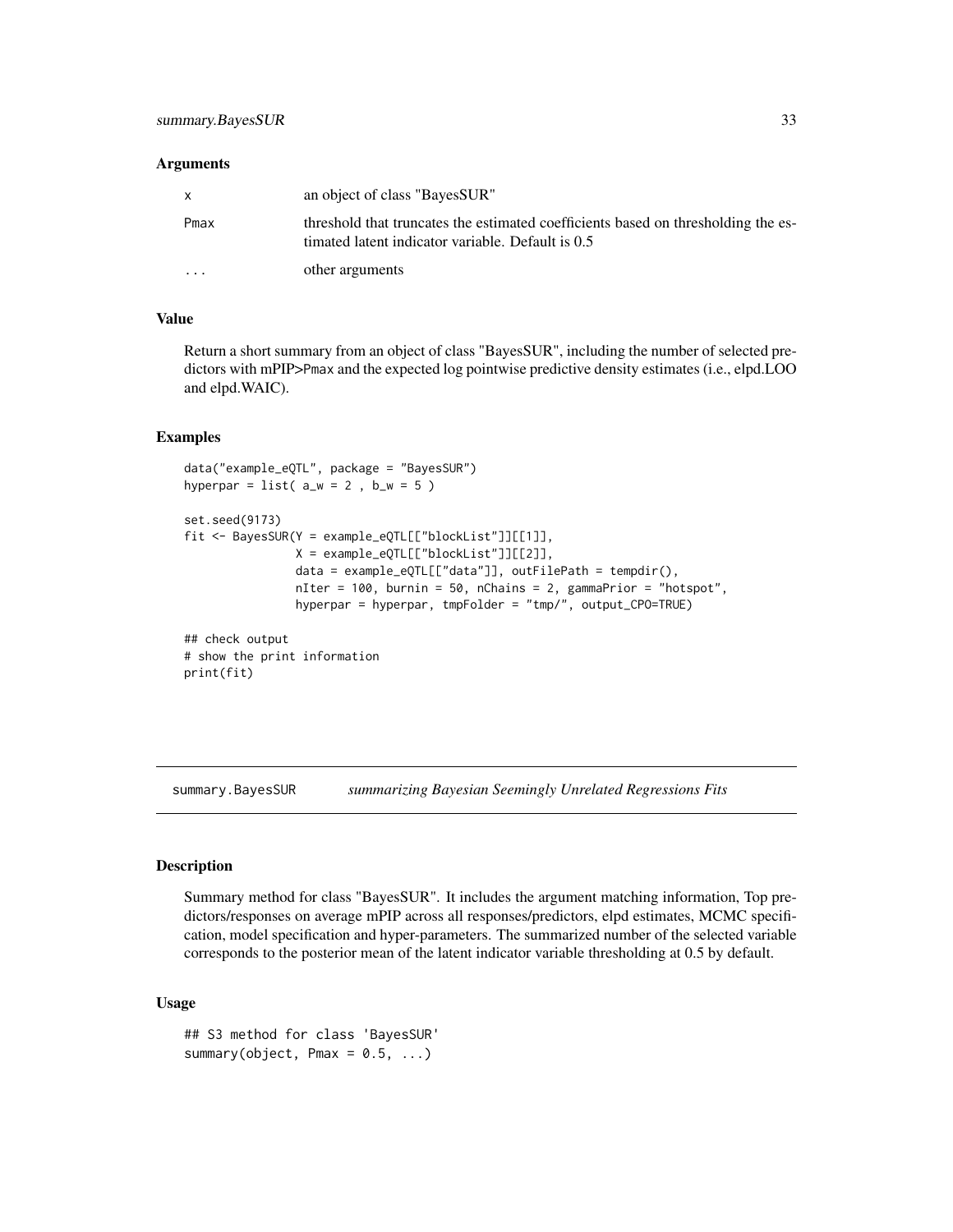<span id="page-33-0"></span>

| object   | an object of class "BayesSUR"                                                                                                          |
|----------|----------------------------------------------------------------------------------------------------------------------------------------|
| Pmax     | threshold that truncates the estimated coefficients based on thresholding the es-<br>timated latent indicator variable. Default is 0.5 |
| $\cdots$ | other arguments                                                                                                                        |

### Value

Return a result summary from an object of class "BayesSUR", including the CPOs, number of selected predictors with mPIP>Pmax, top 10 predictors on average mPIP across all responses, top 10 responses on average mPIP across all predictors, Expected log pointwise predictive density (elpd) estimates, MCMC specification, model specification (i.e., covariance prior and gamma prior) and hyper-parameters.

# Examples

```
data(example_eQTL, package = "BayesSUR")
hyperpar = list(a_w = 2, b_w = 5)
set.seed(9173)
fit <- BayesSUR(Y = example_eQTL[["blockList"]][[1]],
                X = example_eQTL[["blockList"]][[2]],
                data = example_eQTL[["data"]], outFilePath = tempdir(),
                nIter = 100, burnin = 50, nChains = 2, gammaPrior = "hotspot",
                hyperpar = hyperpar, tmpFolder = "tmp/", output_CPO=TRUE)
## check output
# show the summary information
summary(fit)
```
targetGene *targetGene*

#### Description

Indexes list of target genes corresponding the example\_GDSC data set. It has two components representing the gene indexes of the MAPK/ERK pathway and BCR-ABL gene fusion in the example\_GDSC data set.

#importFrom plyr mapvalues #importFrom data.table like

#### Usage

targetGene

#### Format

An object of class list of length 2.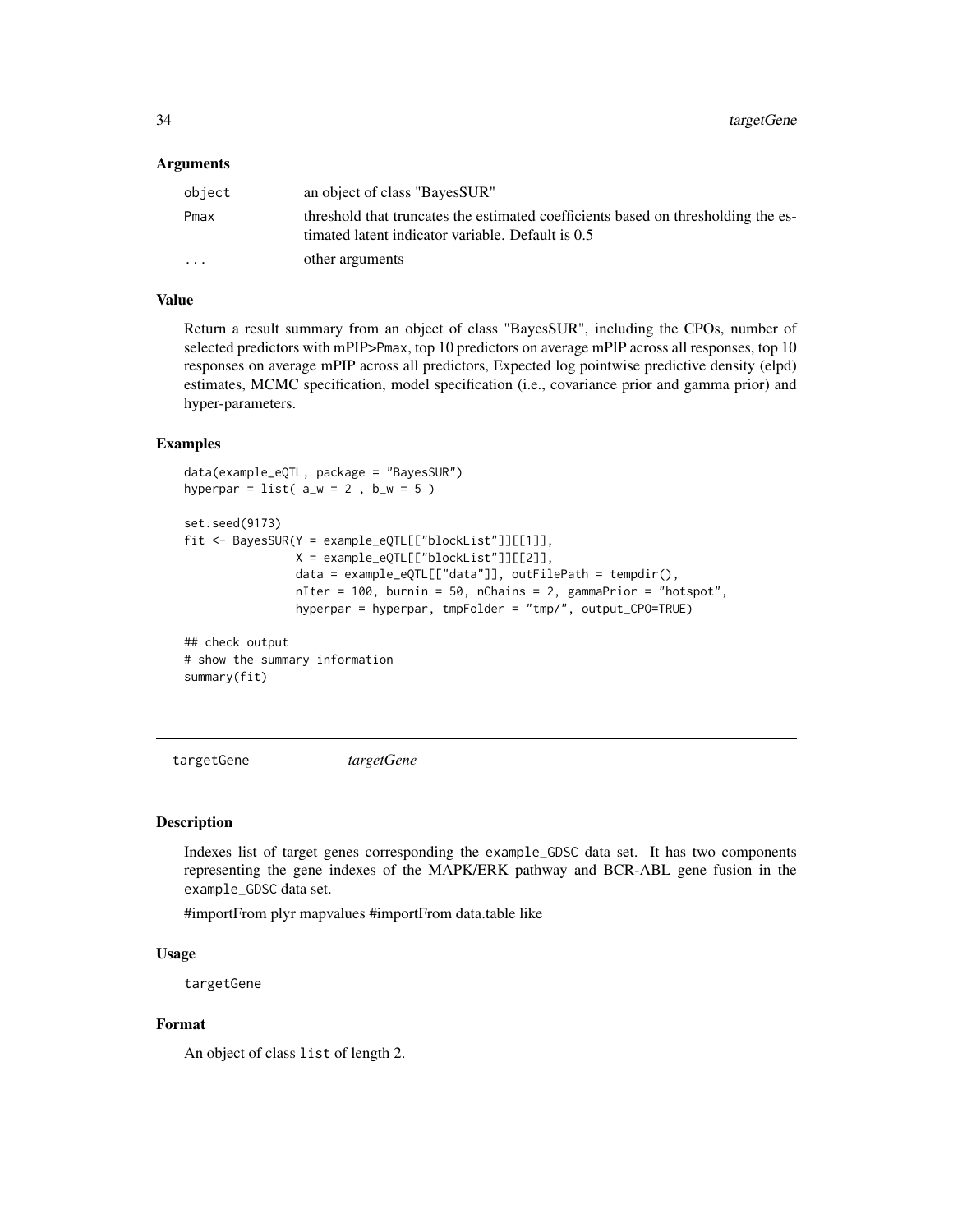#### targetGene 35

#### Examples

```
# Load the indexes of gene targets from the GDSC sample dataset
data("targetGene", package = "BayesSUR")
str(targetGene)
## Not run:
#===============
# This code below is to do preprocessing of GDSC data and obtain the complete dataset
# "example_GDSC.rda" above. The user needs load the datasets from
# ftp://ftp.sanger.ac.uk/pub4/cancerrxgene/releases/release-5.0/.
# But downloading and transforming the three used datasets below to *.csv files first.
#===============
requireNamespace("plyr", quietly = TRUE)
requireNamespace("data.table", quietly = TRUE)
features <- data.frame(read.csv("gdsc_en_input_w5.csv", head=T))
names.fea <- strsplit(rownames(features), "")
features <- t(features)
p <- c(13321, 13747-13321, 13818-13747)
Cell.Line <- rownames(features)
features <- data.frame(Cell.Line, features)
ic50_00 <- data.frame(read.csv("gdsc_drug_sensitivity_fitted_data_w5.csv", head=T))
ic50_0 \leftarrow ic50_00[,c(1,4,7)]drug.id <- data.frame(read.csv("gdsc_tissue_output_w5.csv", head=T))[,c(1,3)]
drug.id2 <- drug.id[!duplicated(drug.id$drug.id),]
# delete drug.id=1066 since ID1066 and ID156 both correspond drug AZD6482,
# and no ID1066 in the "suppl.Data1" by Garnett et al. (2012)
drug.id2 <- drug.id2[drug.id2$drug.id!=1066,]
drug.id2$drug.name <- as.character(drug.id2$drug.name)
drug.id2$drug.name <- substr(drug.id2$drug.name, 1, nchar(drug.id2$drug.name)-6)
drug.id2$drug.name <- gsub(" ", "-", drug.id2$drug.name)
ic50 <- ic50_0
# mapping the drug_id to drug names in drug sensitivity data set
ic50$drug_id <- plyr::mapvalues(ic50$drug_id, from = drug.id2[,2], to = drug.id2[,1])
colnames(ic50) <- c("Cell.Line", "compound", "IC50")
# transform drug sensitivity overall cell lines to a data matrix
y0 <- reshape(ic50, v.names="IC50", timevar="compound", idvar="Cell.Line", direction="wide")
y0$Cell.Line <- gsub("-", ".", y0$Cell.Line)
#===============
# select nonmissing pharmacological data
#===============
y00 <- y0
m0 <- dim(y0)[2]-1
eps < -0.05# r1.na is better to be not smaller than r2.na
r1.na < -0.3r2.na < -0.2
```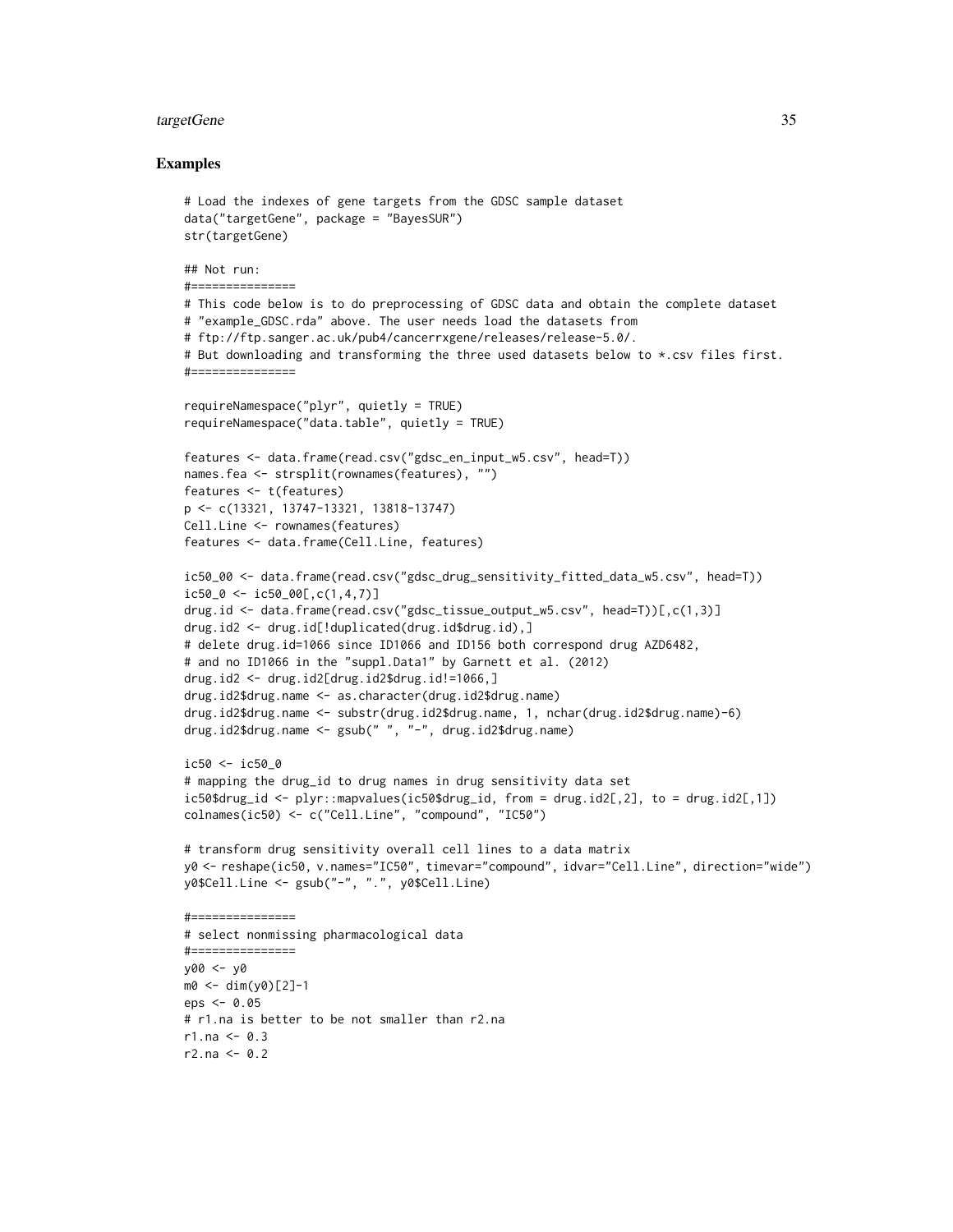```
k < -1while(sum(is.na(y0[,2:(1+m0)]))>0){
  r1.na <- r1.na - eps/k
  r2.na \le r1.na - eps/kk < -k + 1## select drugs with <30% (decreasing with k) missing data overall cell lines
  na.y <- apply(y0[,2:(1+m0)], 2, function(xx) sum(is.na(xx))/length(xx))
  while(sum(na.y<r1.na)<m0){
   y0 <- y0[,-c(1+which(na.y>=r1.na))]
   m0 <- sum(na.y<r1.na)
   na.y <- apply(y0[,2:(1+m0)], 2, function(xx) sum(is.na(xx))/length(xx))
  }
  ## select cell lines with treatment of at least 80% (increasing with k) drugs
  na.y0 <- apply(y0[,2:(1+m0)], 1, function(xx) sum(is.na(xx))/length(xx))while(sum(na.y0<r2.na)<(dim(y0)[1])){
   y0 <- y0[na.y0<r2.na,]
   na.y0 <- apply(y0[,2:(1+m0)], 1, function(xx) sum(is.na(xx))/length(xx))
  }
  num.na <- sum(is.na(y0[,2:(1+m0)]))
  message("#{NA}=", num.na, "\n", "r1.na =", r1.na, ", r2.na =", r2.na, "\n")
}
#===============
# combine drug sensitivity, tissues and molecular features
#===============
yx <- merge(y0, features, by="Cell.Line")
names.cell.line <- yx$Cell.Line
names.drug <- colnames(yx)[2:(dim(y0)[2])]
names.drug <- substr(names.drug, 6, nchar(names.drug))
# numbers of gene expression features, copy number festures and muatation features
p <- c(13321, 13747-13321, 13818-13747)
num.nonpen <- 13
yx <- data.matrix(yx[,-1])
y <- yx[,1:(dim(y0)[2]-1)]
x <- cbind(yx[,dim(y0)[2]-1+sum(p)+1:num.nonpen], yx[,dim(y0)[2]-1+1:sum(p)])
# delete genes with only one mutated cell line
x <- x[,-c(num.nonpen+p[1]+p[2]+which(colSums(x[,num.nonpen+p[1]+p[2]+1:p[3]])<=1))]
p[3] <- ncol(x) - num.nonpen - p[1] - p[2]GDSC <- list(y=y, x=x, p=p, num.nonpen=num.nonpen, names.cell.line=names.cell.line,
             names.drug=names.drug)
##================
##================
## select a small set of drugs
##================
##================
name_drugs <- c("Methotrexate","RDEA119","PD-0325901","CI-1040","AZD6244","Nilotinib",
```
"Axitinib")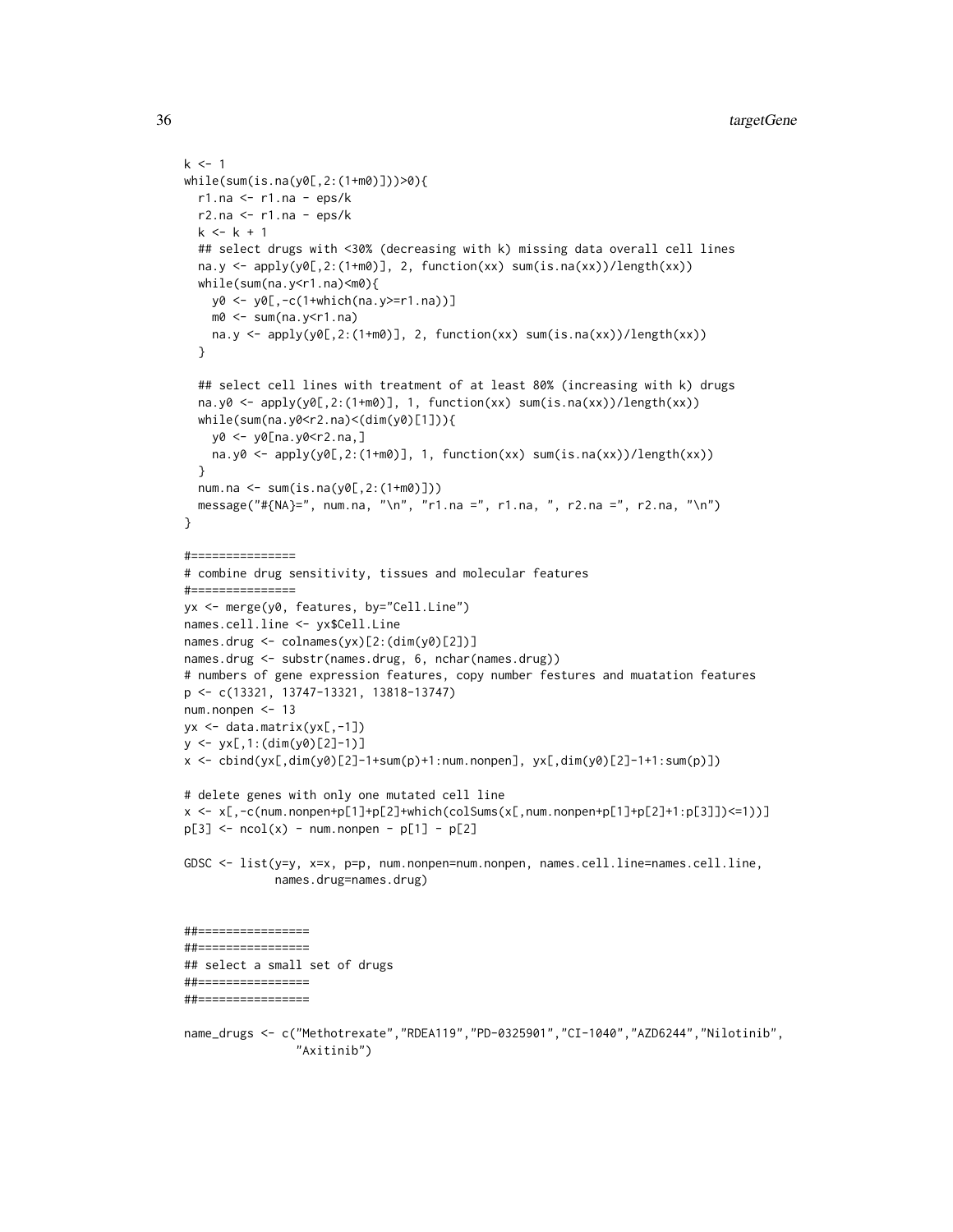```
# extract the drugs' pharmacological profiling and tissue dummy
# delete the cell line with extreme log(IC50)=-36.49 for drug "AP-24534"
col_filter <- colnames(GDSC$y) %in% paste("IC50.", name_drugs,sep="")
YX0 \leq - \text{cbind}(GDSC$y[, col_filter][, c(1, 3, 6, 4, 7, 2, 5)],
    GDSC$x[, 1:GDSC$num.nonpen]
\mathcal{L}colnames(YX0) <- c(name_drugs, colnames(GDSC$x)[1:GDSC$num.nonpen])
# extract the genetic information of CNV & MUT
X23 <- GDSC$x[, GDSC$num.nonpen+GDSC$p[1]+1:(p[2]+p[3])]
colnames(X23)[1:p[2]] <- paste(substr(colnames(X23)[1:p[2]], 1,
                               nchar(colnames(X23)[1:p[2]] )-3), ".CNV", sep="")
# locate all genes with CNV or MUT information
name_genes_duplicate <- c( substr(colnames(X23)[1:p[2]], 1, nchar(colnames(X23)[1:p[2]])-4),
             substr(colnames(X23)[p[2]+1:p[3]], 1, nchar(colnames(X23)[p[2]+1:p[3]])-4) )
name_genes <- name_genes_duplicate[!duplicated(name_genes_duplicate)]
# select the GEX which have the common genes with CNV or MUT
col_filter <- GDSC$num.nonpen + which(
    colnames(GDSC$x)[GDSC$num.nonpen+1:p[1]] %in% name_genes
)
X1 <- GDSC$x[, col_filter]
p[1] <- ncol(X1)X1 <- log2(X1)
# summary the data information
example_GDSC <- list( data=cbind( YX0, X1, X23 ) )
example_GDSC$blockList <- list(1:length(name_drugs), length(name_drugs)+1:GDSC$num.nonpen,
                               ncol(YX0)+1:(ncol(X1)+ncol(X23)))
#========================
# construct the G matrix: edge potentials in the MRF prior
#========================
# edges between drugs: Group1 ("RDEA119","17-AAG","PD-0325901","CI-1040" and "AZD6244")
# indexed as (2:5)
# The MAPK_pathway.txt file is originally from KEGG or GSEA database at
# http://software.broadinstitute.org/gsea/msigdb/cards/KEGG_MAPK_SIGNALING_PATHWAY
pathway_genes <- read.table("MAPK_pathway.txt")[[1]]
X1_names_dup <- c(colnames(X1), name_genes_duplicate)
Idx_Pathway1 <- which(X1_names_dup %in% pathway_genes)
rep1 <- rep(Idx_Pathway1, each=length(2:5))
rep2 <- rep((2:5-1) * sum(p), times=length(Idx_Pathway1))
rep3 \le rep1 + rep2Gmrf_Group1Pathway1 <- t(combn(rep3, 2))
# edges between drugs: Group2 ("Nilotinib","Axitinib") indexed as (6:7)
# delete gene ABL2
Idx_Pathway2 <- which(X1_names_dup %like% "BCR" | X1_names_dup %like% "ABL")[-c(3,5)]
Gmrf_Group2Pathway2 <- t(combn(rep(Idx_Pathway2,each=length(6:7)) +
```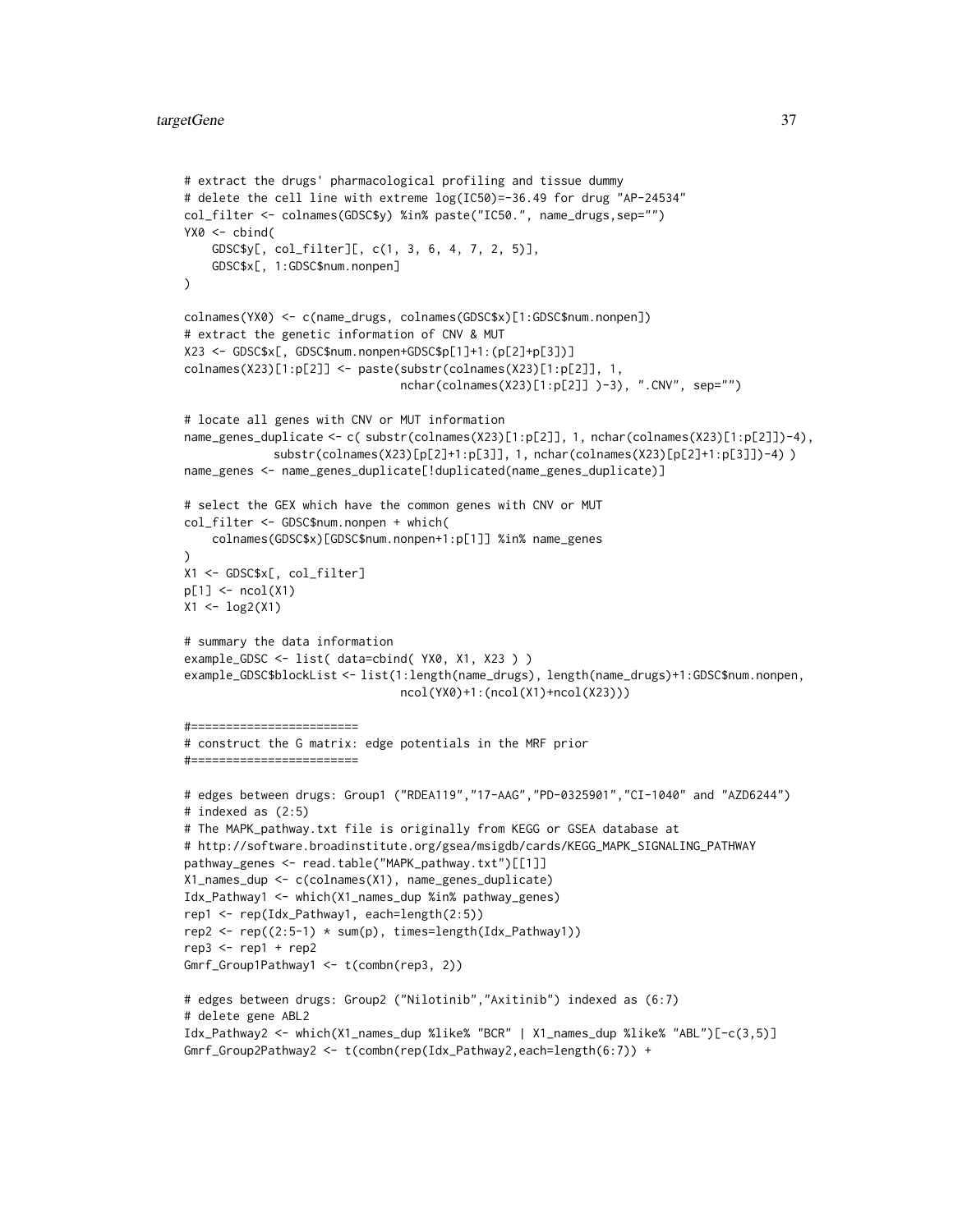```
# edges between the common gene in different data sources
Gmrf_CommonGene <- NULL
list_CommonGene <- list(0)
k \leq -1for(i in 1:length(name_genes)){
  Idx_CommonGene <- which(c(colnames(X1),name_genes_duplicate) == name_genes[i])
  if(length(Idx_CommonGene) > 1){
  Gmrf_CommonGene <- rbind(Gmrf_CommonGene,t(combn(rep(Idx_CommonGene,each=length(name_drugs))
               + rep((1:length(name_drugs)-1)*sum(p),times=length(Idx_CommonGene)), 2)))
   k <- k+1
  }
}
Gmrf_duplicate <- rbind( Gmrf_Group1Pathway1, Gmrf_Group2Pathway2, Gmrf_CommonGene )
Gmrf <- Gmrf_duplicate[!duplicated(Gmrf_duplicate),]
example_GDSC$mrfG <- Gmrf
# create the target gene names of the two groups of drugs
targetGenes1 <- matrix(Idx_Pathway1,nrow=1)
colnames(targetGenes1) <- colnames(example_GDSC$data)[seq_along(targetGene$group1)]
targetGenes2 <- matrix(Idx_Pathway2,nrow=1)
colnames(targetGenes2) <- colnames(example_GDSC$data)[seq_along(targetGene$group2)]
targetGene <- list(group1=targetGenes1, group2=targetGenes2)
## Write data file targetGene.rda to the user's directory by save()
```
rep((6:7-1)\*sum(p),times=length(Idx\_Pathway2)), 2))

## End(Not run)